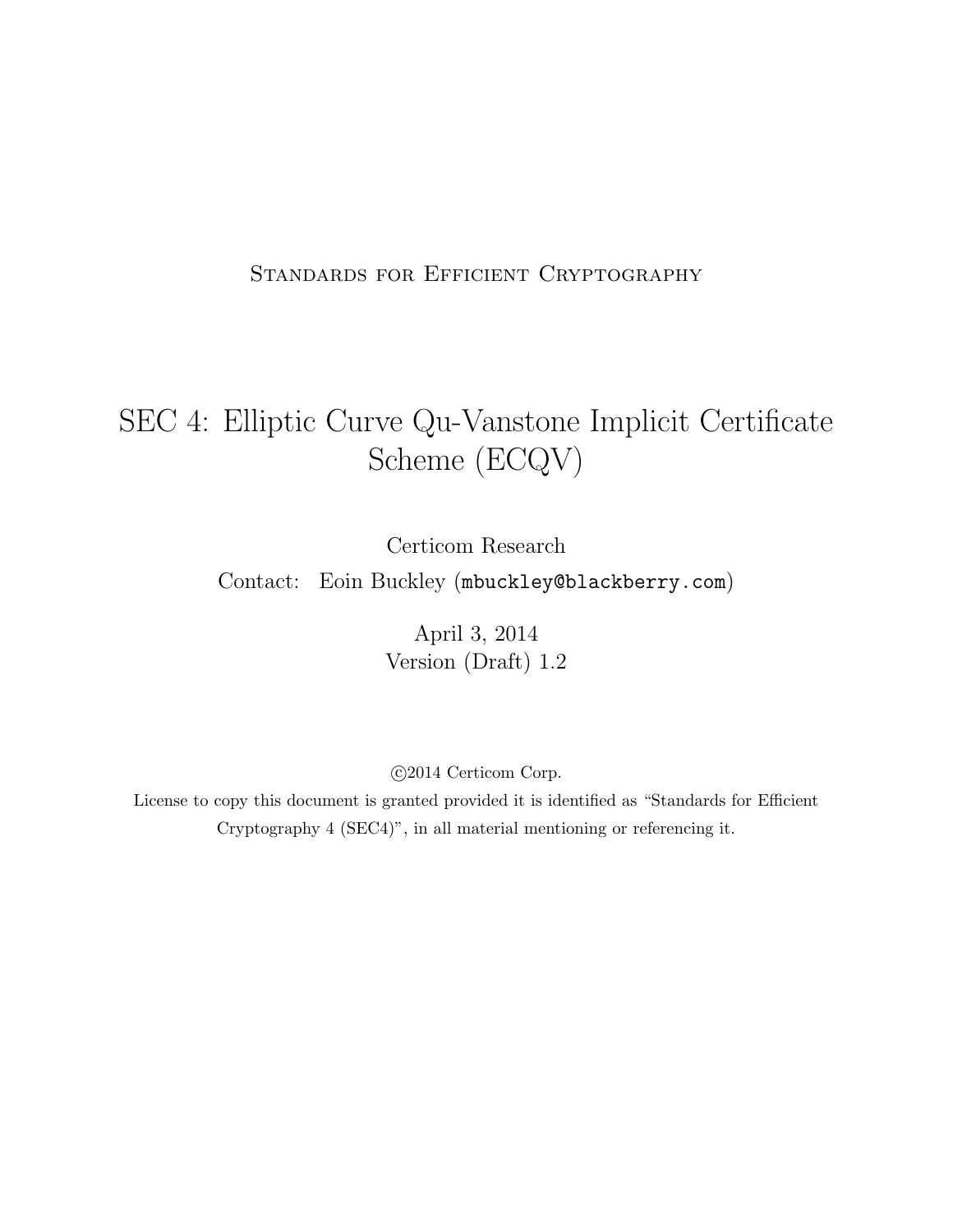# Contents

| 1                |     | Introduction                                                                          | $\mathbf{1}$    |
|------------------|-----|---------------------------------------------------------------------------------------|-----------------|
|                  | 1.1 |                                                                                       | $\blacksquare$  |
|                  | 1.2 | Aim                                                                                   | -1              |
|                  | 1.3 |                                                                                       |                 |
|                  | 1.4 |                                                                                       |                 |
|                  | 1.5 |                                                                                       | $\overline{1}$  |
| $\boldsymbol{2}$ |     | <b>Cryptographic Components</b>                                                       | 3               |
|                  | 2.1 |                                                                                       | 3               |
|                  | 2.2 |                                                                                       | 3               |
|                  | 2.3 |                                                                                       | $\overline{4}$  |
|                  | 2.4 |                                                                                       | $\overline{5}$  |
|                  | 2.5 | Elliptic Curve Domain Parameter Generation and Validation                             | $5\overline{)}$ |
| 3                |     | <b>ECQV</b> Implicit Certificate Scheme                                               | $\overline{5}$  |
|                  | 3.1 |                                                                                       | $\overline{5}$  |
|                  | 3.2 |                                                                                       | 6               |
|                  |     | 3.2.1                                                                                 | 8               |
|                  | 3.3 |                                                                                       | 8               |
|                  | 3.4 |                                                                                       | - 9             |
|                  | 3.5 | Certificate Public Key Extraction Process: Cert_PK_Extraction                         | $10\,$          |
|                  | 3.6 | Processing the Response to a Cert <sub>-Request</sub> : Cert <sub>-Reception</sub> 11 |                 |
|                  | 3.7 |                                                                                       |                 |
|                  | 3.8 | ECQV Self-Signed Implicit Certificate Public Key Extraction                           | 12              |
|                  |     | A Glossary                                                                            | 14              |
|                  |     |                                                                                       | -14             |
|                  | A.2 |                                                                                       | 14              |
|                  |     |                                                                                       | 15              |
|                  |     | <b>B</b> Commentary                                                                   | <b>16</b>       |
|                  |     | C Representation of ECQV Certificate Structures                                       | 20              |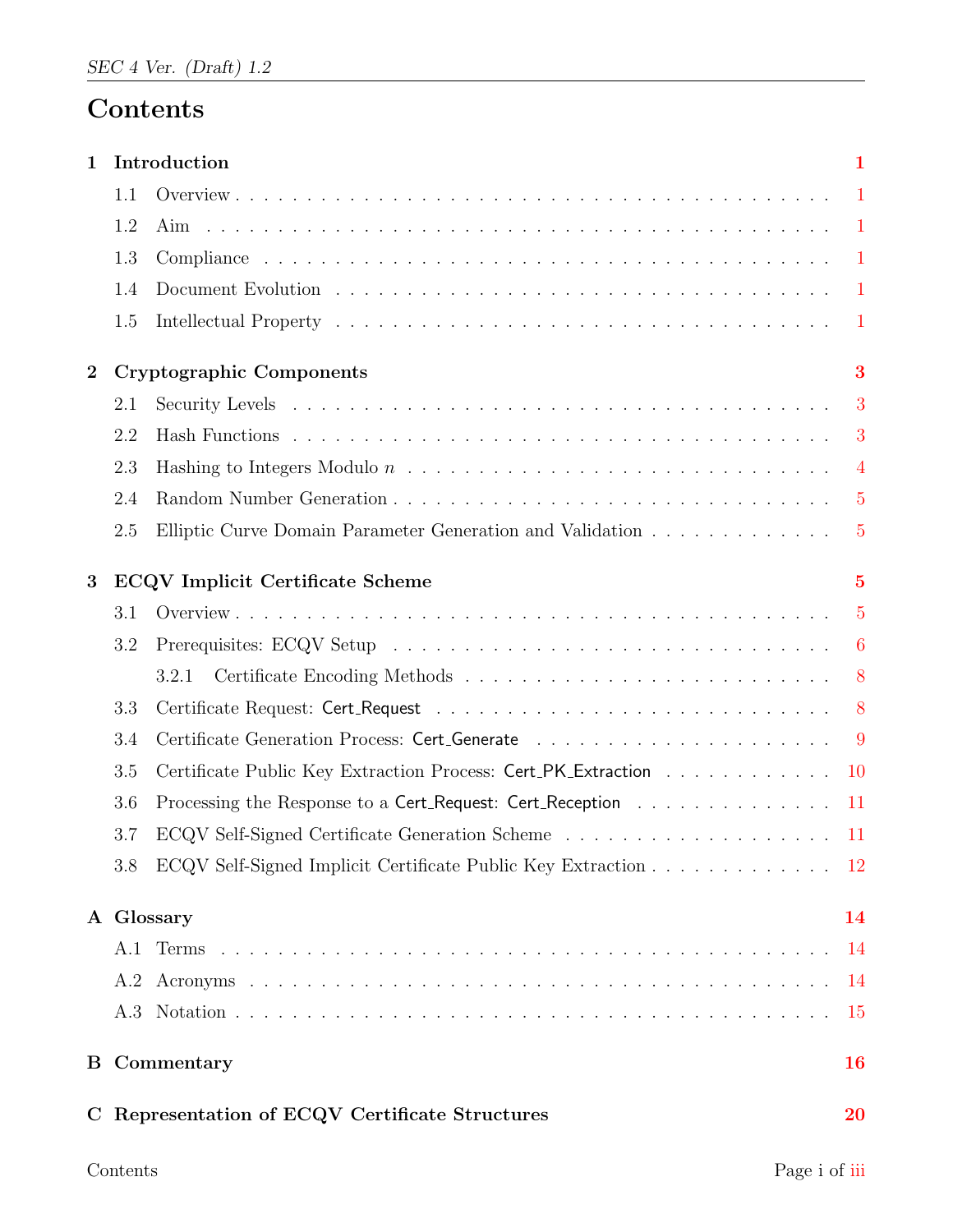|  | D References                                            | 32 |
|--|---------------------------------------------------------|----|
|  |                                                         |    |
|  | C.2 Two ASN.1 Encodings: Minimal and X.509-Compliant 21 |    |
|  |                                                         |    |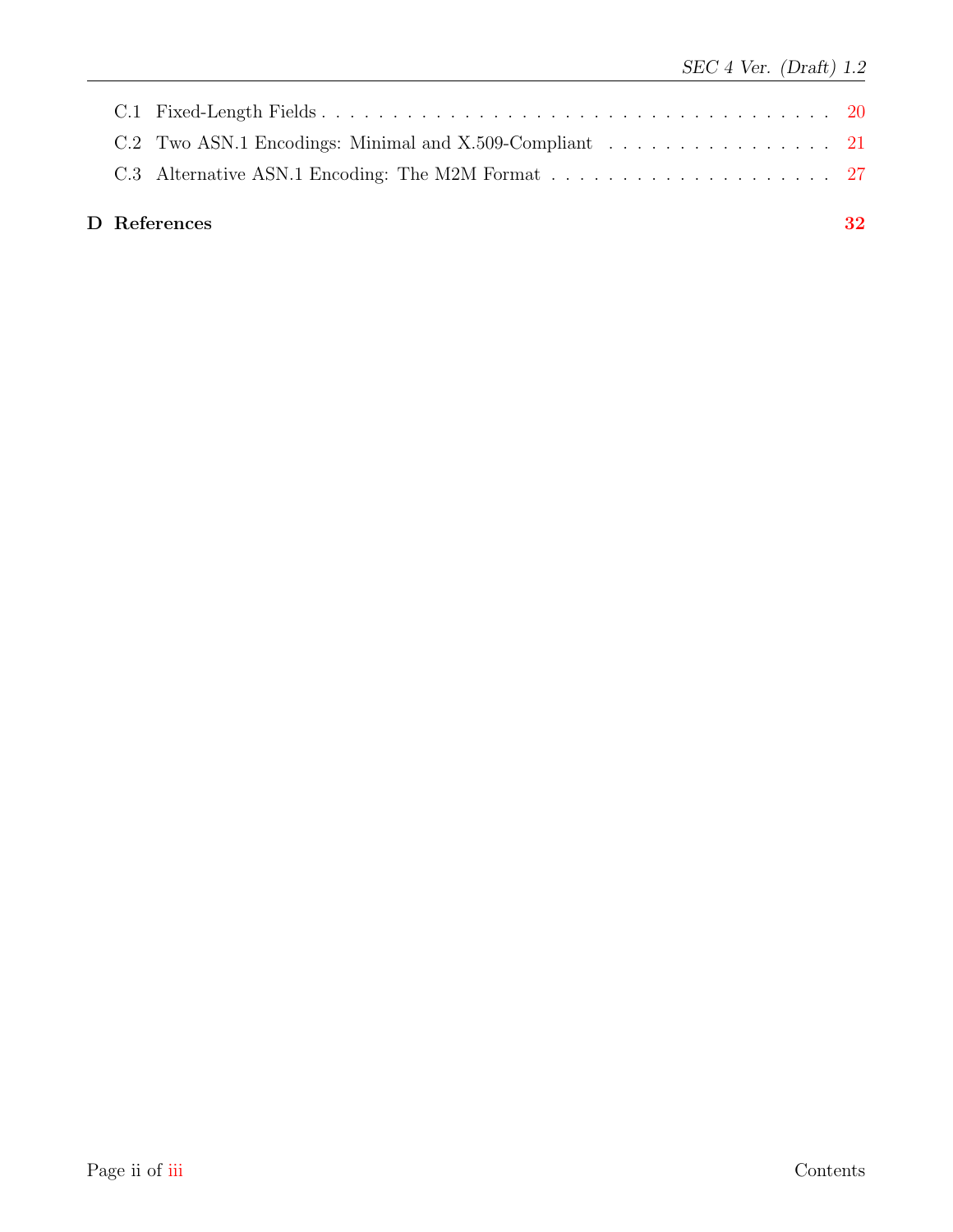# <span id="page-3-0"></span>List of Figures

|--|--|--|--|--|--|--|--|--|--|--|--|--|--|--|--|--|--|--|--|--|--|--|--|--|--|--|--|--|--|--|--|--|--|--|--|--|--|--|--|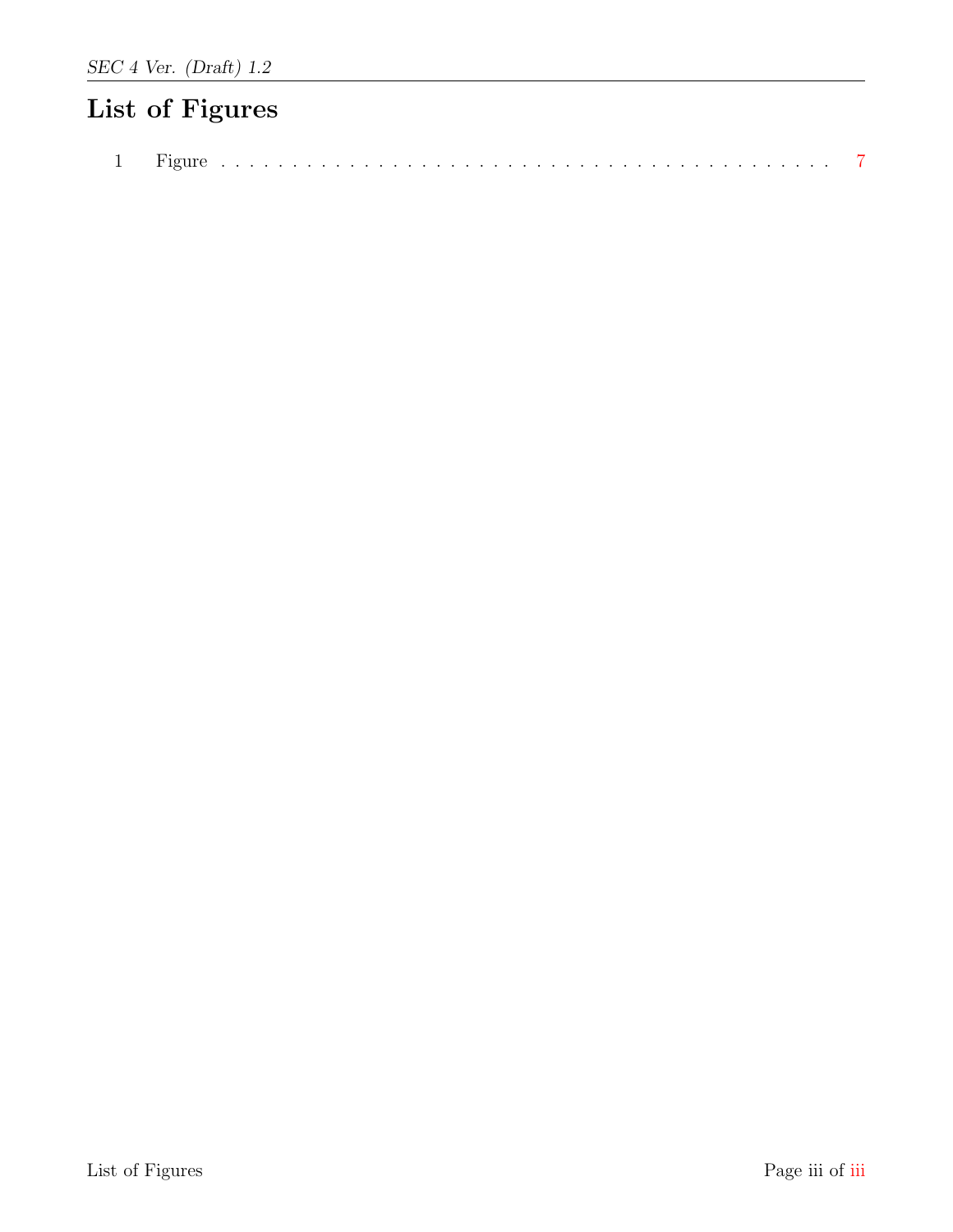# <span id="page-4-0"></span>1 Introduction

## <span id="page-4-1"></span>1.1 Overview

This document specifies the Elliptic Curve Qu-Vanstone implicit certificate scheme (ECQV). The ECQV implicit certificate scheme is intended as a general purpose certificate scheme for applications within computer and communications systems. It is particularly well suited for application environments where resources such as bandwidth, computing power and storage are limited. ECQV provides a more efficient alternative to traditional certificates.

## <span id="page-4-2"></span>1.2 Aim

The aim of this document is to facilitate deployment of the ECQV implicit certificate scheme.

# <span id="page-4-3"></span>1.3 Compliance

Implementations may claim compliance with the cryptographic schemes specified in this document provided the external interface (input and output) to the schemes is equivalent to the interface specified here. Internal computations may be performed as specified here, or may be performed via an equivalent sequence of operations.

Note that this compliance definition implies that conformant implementations must perform all the cryptographic checks included in the scheme specifications in this document. This is important because the checks are essential for security.

## <span id="page-4-4"></span>1.4 Document Evolution

This document will be reviewed at least every five years to ensure it remains up to date with cryptographic advances.

Additional intermittent reviews may also be performed from time-to-time as deemed necessary by the Standards for Efficient Cryptography Group.

External normative standards contain provisions, which, though referenced in this document, constitute provisions of this standard. At the time of publication, the versions indicated were valid. All standards are subject to revision, and parties to agreements based on this standard are encouraged to investigate the possibility of applying the most recent versions of the standards indicated below.

# <span id="page-4-5"></span>1.5 Intellectual Property

The reader's attention is called to the possibility that compliance with this document may require use of inventions covered by patent rights. By publication of this document, no position is taken with respect to the validity of claims or of any patent rights in connection therewith. The patent holder(s) may have filed with the SECG a statement of willingness to grant a license under these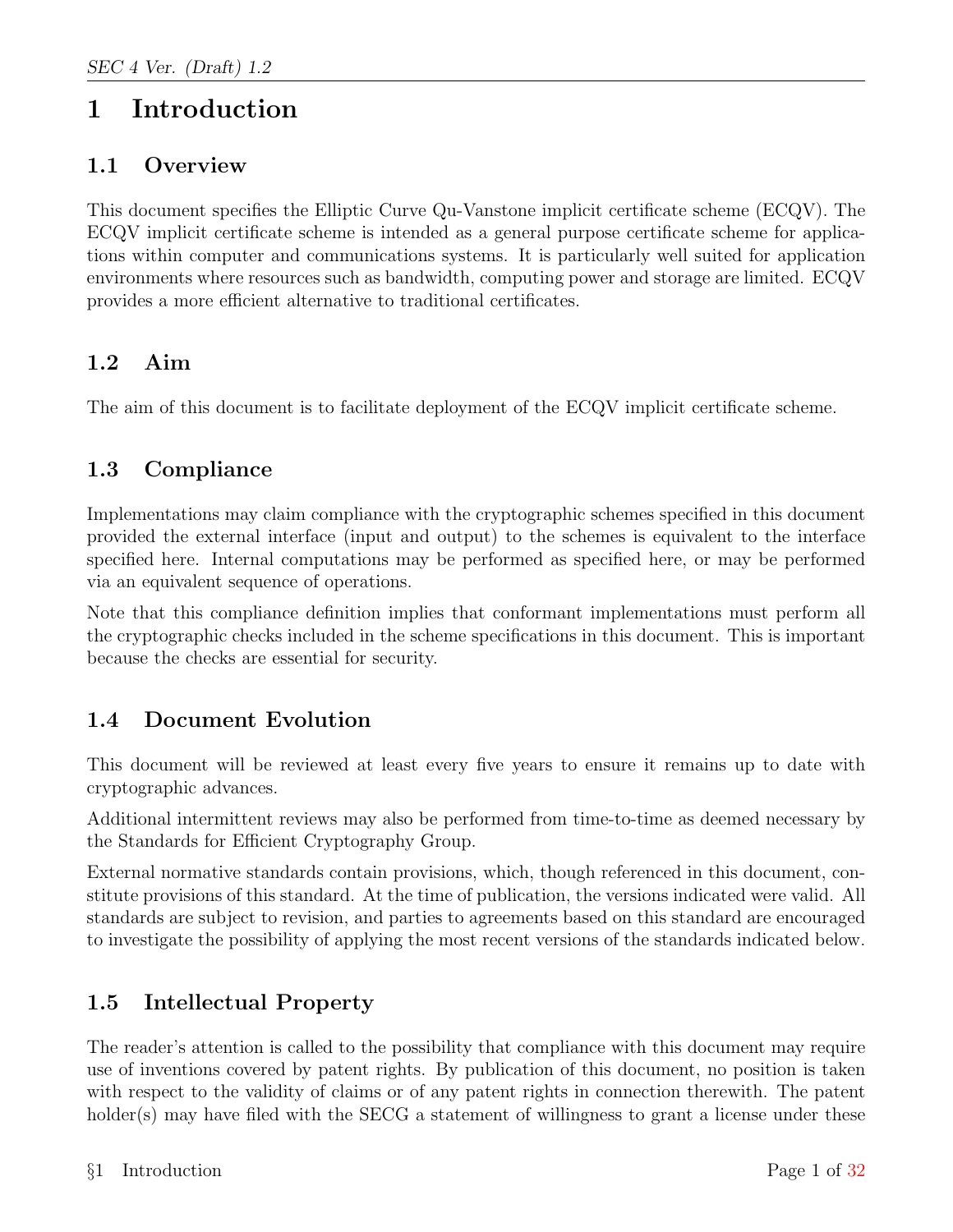rights on reasonable and nondiscriminatory terms and conditions to applicants desiring to obtain such a license. Additional details may be obtained from the patent holder(s) and from the SECG web site, www.secg.org.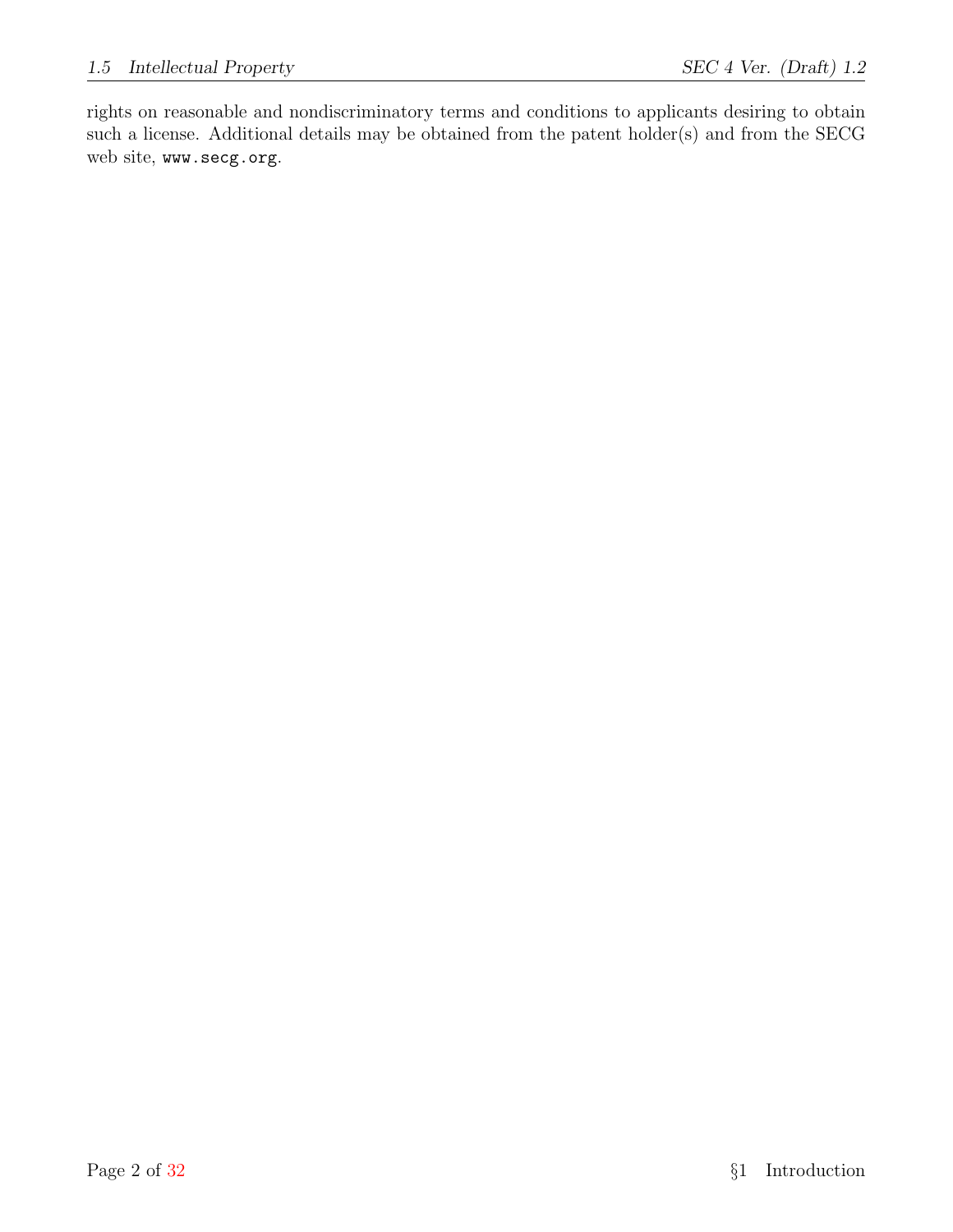# <span id="page-6-0"></span>2 Cryptographic Components

This section briefly reviews the cryptographic components used in this standard (such as hash functions and random number generators). Much of the content in this section is presented in greater detail in [\[SEC 1,](#page-35-2) §3]. Some of the content is also available in ANSI standards, such as [\[ANSI X9.62\]](#page-35-3).

In this document, the term *Approved* refers to a cryptographic component specified as (or within) a current SECG standard, an ANSI X9 standard, or listed in the ANSI X9 registry. The term is used to specify the requirement that primitives such as hash functions and random number generators must conform to existing standards in order to be used with ECQV.

# <span id="page-6-1"></span>2.1 Security Levels

Each of the various cryptographic ingredients to the ECQV scheme has a range of security levels. Security levels are measured in bits. Essentially, each extra bit of security doubles the amount of computation (required by a brute-force attack) to compromise security or, roughly equivalently, halves an adversary's probability of compromising security. At a security level of 128 bits, an adversary would require a computation of roughly  $2^{127}$  or more bit operations to compromise security with probability greater than 50%.

This version of this Standard only recognizes Approved security levels. The currently Approved security levels are the following: 80, 112, 128, 192, and 256 bits.

# <span id="page-6-2"></span>2.2 Hash Functions

Hash functions are used in the ECQV scheme to compute a digest of a certificate that is being generated or verified. Hash functions are also used in verifiably random elliptic curve domain parameter generation and validation, and can also be used in random number generators.

The security level associated with a hash function depends on its application. Where collision resistance is necessary, the security level is at most half the output length (in bits) of the hash function. Where collision resistance is not necessary, the security level is at most the output length (in bits) of the hash function. Collision resistance is generally needed for computing message digests for digital signatures.

The hash functions used by the ECQV scheme shall be Approved hash functions, as Approved in the X9 Registry Item 00003, Secure Hash Standard  $(SHS)$ .<sup>[1](#page-6-3)</sup> The security level of an Approved hash function is considered to be at most half its output length for the purposes of this Standard. The list of hash functions in [\[SEC 1,](#page-35-2) §3.5] are also allowed for use with this standard, excluding SHA-1. The function SHA-1 must not be used with this standard, with two exceptions. Use of SHA-1 is permitted to check verifiably random domain parameters from [\[SEC 2\]](#page-35-4), when these parameters were generated using SHA-1. See Section 2 of [\[SEC 2\]](#page-35-4) for more details. Use of SHA-1 is also

<span id="page-6-3"></span><sup>&</sup>lt;sup>1</sup>An application standards that uses ECQV scheme may instead choose another hash function to compute the certificate digest, but then the application standard becomes responsible for the security of that hash function.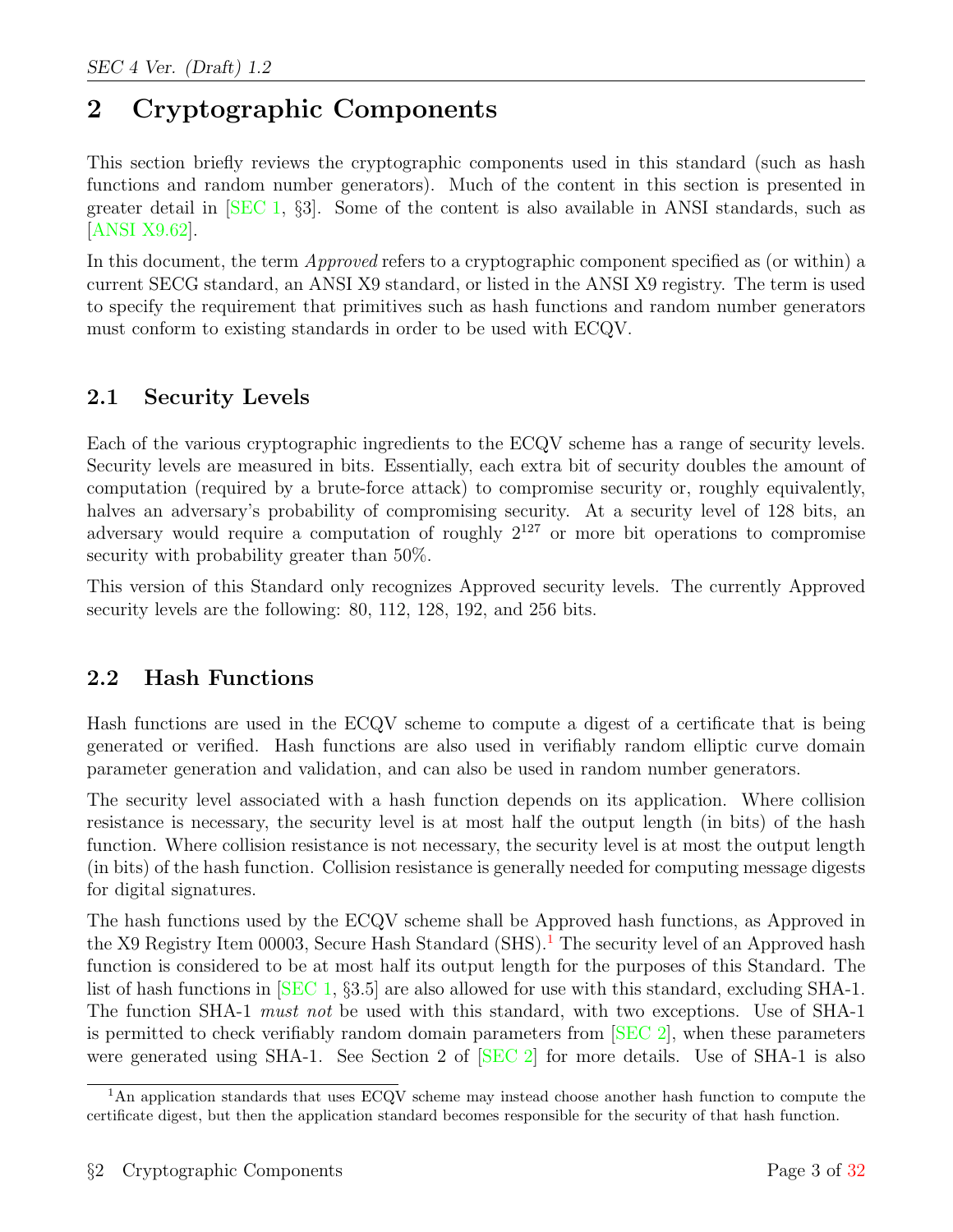permitted to implement random number generators allowed in Section [2.4,](#page-8-0) when SHA-1 is required by the standard specifying the chosen random number generator.

The hash function used for computing the certificate digest shall be a hash function whose security level is at least the security level of the implementation of ECQV. The hash function used for verifiably random elliptic domain parameters shall be a hash function whose security level is the security level of the implementation of the ECQV scheme (with the exception of the verifiably random elliptic curve domain parameters in [\[SEC 2\]](#page-35-4) which were generated using SHA-1).

It is expected that this standard will be revised to allow the use of SHA-3, after it is fully specified in an update to the FIPS 180 Secure Hash Standard.

### <span id="page-7-0"></span>2.3 Hashing to Integers Modulo  $n$

In many steps of ECQV, an arbitrary length octet string is hashed using a cryptographic hash function  $H$ , and then converted to an integer modulo n. This section specifies the resulting function, denoted  $H_n: \{0, 1, \ldots, 255\}^* \to [0, \ldots, n-1]$ , which maps arbitrary length octet strings to integers modulo n.

#### Input

- 1. An arbitrary length octet string S.
- 2. A hash function H hashing arbitrary length octet strings to bit strings of length hashlen.

3. An integer  $n$ .

#### Actions

- 1. Compute  $h = H(S)$ , a bit string of length *hashlen* bits.
- 2. Derive an integer e from h as follows:
	- 2.1. Set E equal to the leftmost  $\lfloor \log_2 n \rfloor$  bits of h.
	- 2.2. Convert the bit string  $E$  to an octet string  $E'$ , using the Bit-String-to-Octet-String Conversion specified in [\[SEC 1\]](#page-35-2).
	- 2.3. Convert the octet string  $E'$  to an integer  $e$  using the Octet-String-to-Integer Conversion specified in [\[SEC 1\]](#page-35-2).

**Output** The integer e, in the interval  $[0, \ldots, n-1]$ .

Note that if the domain of H is limited to a maximum size, then the domain of  $H_n$  is constrained in the same way.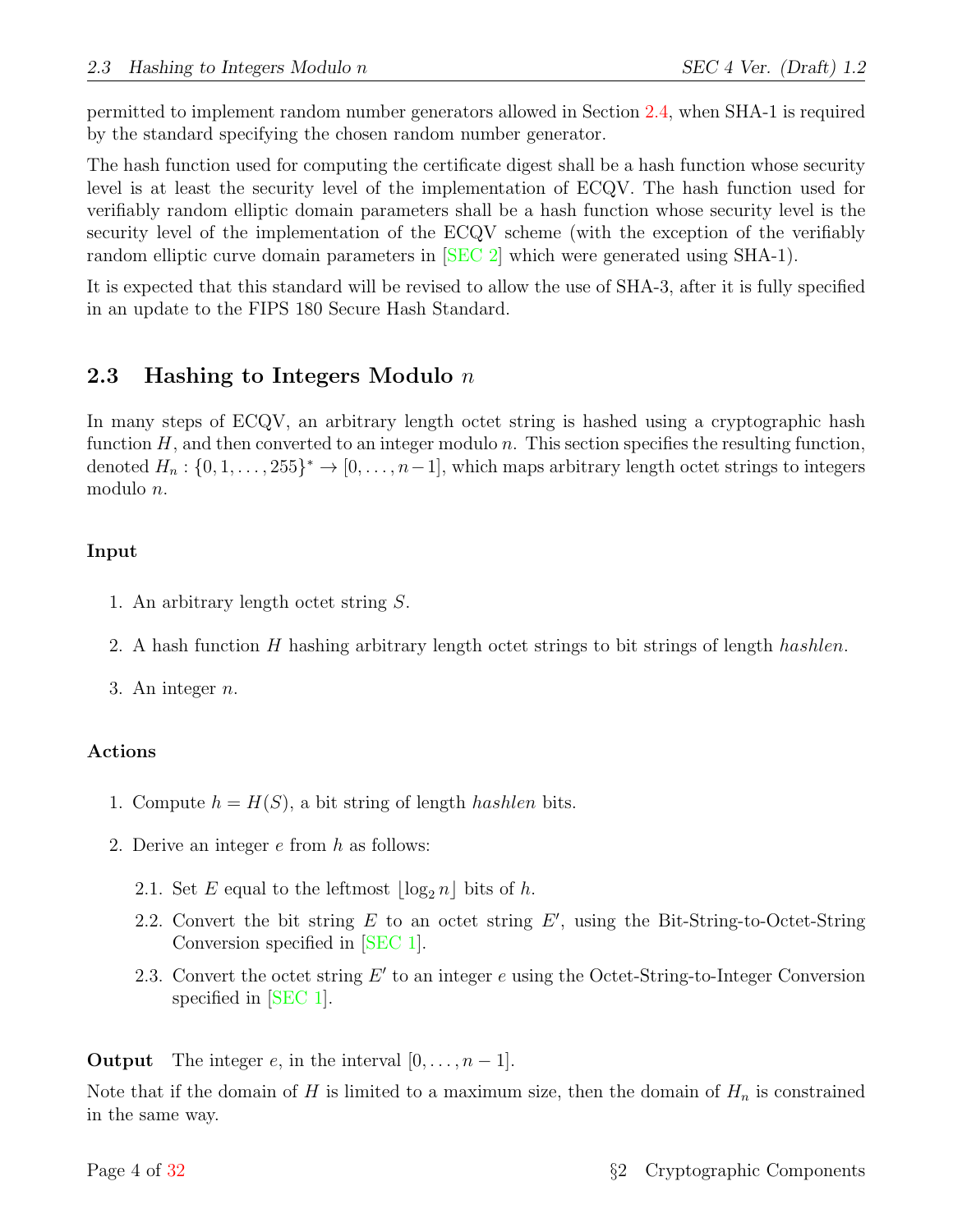## <span id="page-8-0"></span>2.4 Random Number Generation

Within this standard, all random values must be generated using an Approved random number generator having security level at least the security level of the implementation of ECQV. Random number generators must comply with ANSI X9.82 or NIST Special Publication 800- 90A [\[NIST 800-90A\]](#page-35-5). A suitable random number generator is also described in [\[SEC 1,](#page-35-2) §3.10].

# <span id="page-8-1"></span>2.5 Elliptic Curve Domain Parameter Generation and Validation

Elliptic curve domain parameter generation and validation shall comply with [\[SEC 1\]](#page-35-2).

An implementation which uses both ECQV and other ECC algorithms should use a verifiably random base point  $G$ , as specified in  $[SEC 2]$ .

Elliptic curve domain parameters consist of six quantities  $q, a, b, G, n$ , and h, which are:

- The field size  $q$ .
- The elliptic curve coefficients a and b.
- The base point generator  $G$ .
- The order  $n$  of the base point generator.
- The cofactor  $h$ , which is the number such that  $hn$  is the number of points on the elliptic curve.

Additionally a parameter indicating the security level is associated with the domain parameters. The security level of the domain parameters must meet or exceed the security level of the implementation of ECQV.

[\[SEC 2\]](#page-35-4) specifies elliptic curves recommended for use with this standard. Other curves may be used, provided they can be validated using one of the methods in Section 3.1.1.2 of [\[SEC 1\]](#page-35-2). Domain parameters may be generated with the method given in [\[SEC 1\]](#page-35-2), and the SEED bit string should begin with the ASCII encoding of the string "SEC4:ECQV"; the remainder of the bit string may take an arbitrary value.

# <span id="page-8-2"></span>3 ECQV Implicit Certificate Scheme

This section specifies the Elliptic Curve Qu-Vanstone implicit certificate scheme (ECQV).

## <span id="page-8-3"></span>3.1 Overview

The implicit certificate scheme is used by three entities  $-$  a Certificate Authority  $CA$ , a certificate requester  $U$ , and a certificate processor  $V$ . Requester  $U$  will obtain an implicit certificate from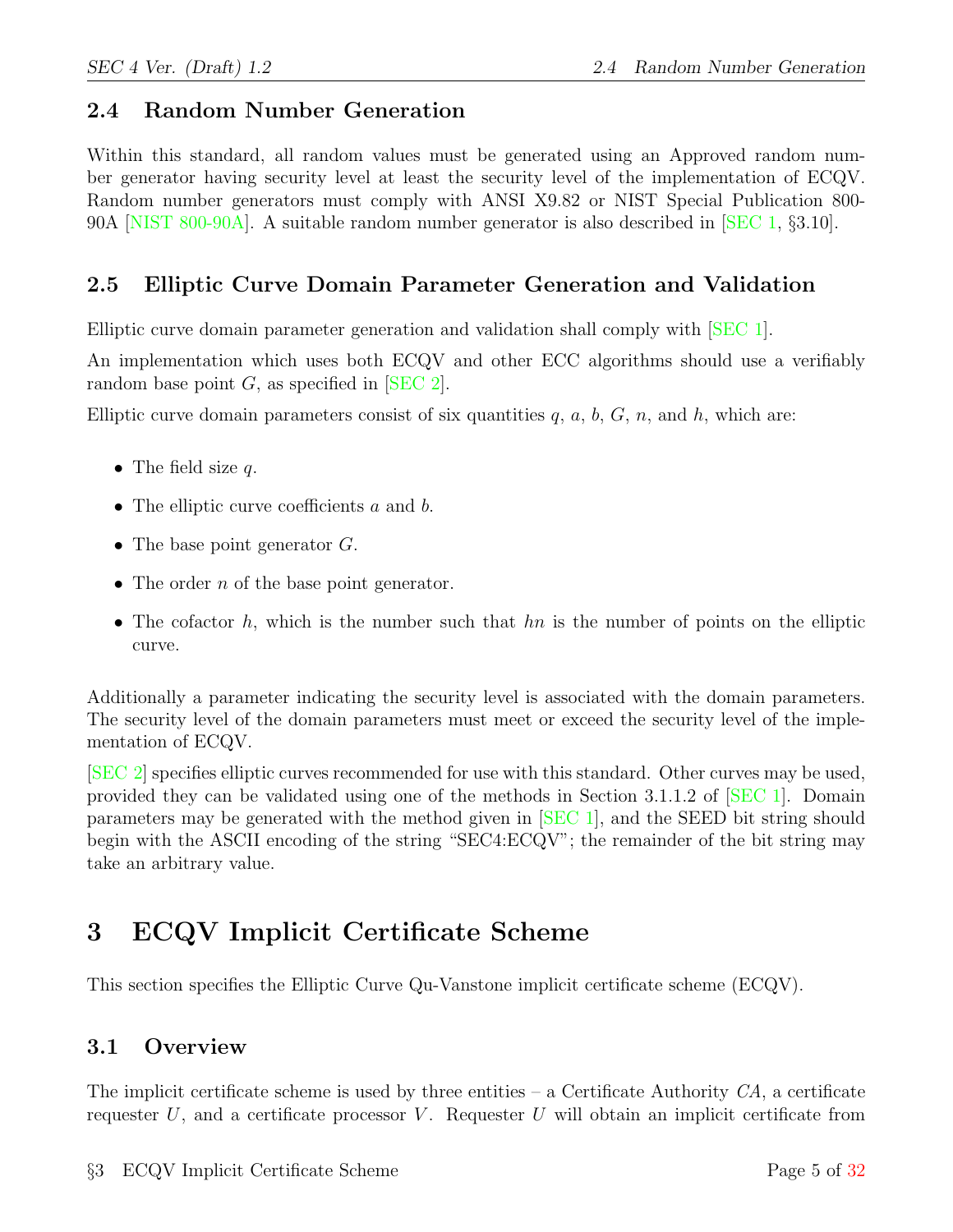CA, certifying U's identity, and allowing V to obtain U's public key.<sup>[2](#page-9-1)</sup>

The implicit certificate scheme consists of six parts. These parts will be described in detail in this section.

- **ECQV Setup** In this step CA establishes the elliptic curve domain parameters, a hash function, the certificate encoding format, and all parties have selected a random number generator. CA generates a key pair. All parties must receive authentic copies of CA's public key and domain parameters.
- **Cert Request** Requester U must generate a request for a certificate, which is sent to  $CA$ . The cryptographic component of the request is a public key, generated using the same procedure as CA uses during **ECQV** Setup.
- **Cert Generate** Upon receiving a certificate request from U,  $CA$  confirms U's identity, and creates an implicit certificate.  $CA$  sends  $U$  the response.
- **Cert\_PK\_Extraction** Given an implicit certificate for user  $U$ , the domain parameters, and  $CA$ 's public key, the public key extraction algorithm computes  $U$ 's public key.
- **Cert Reception** After receiving a response to his certificate request, U ensures the validity of his implicitly certified keypair.

Certificate issuance is a two-step process, where the first step is receiving the certificate request from  $U$ , and the second step is to generate a response, containing the certificate. Figure [1](#page-10-0) presents a stylized description of the protocol (informative), to which normative details will be added in subsequent sections.

Some differences between ECQV and traditional certificates with respect to the binding between the user's identity and public key, and the time at which this binding is confirmed by  $V$  are discussed in the commentary of Appendix [B.](#page-19-0)

This standard assumes that each entity shall be bound to a unique identifier (e.g., distinguished names). This identity string is denoted U, V and CA for the entities  $U, V$  and  $CA$ , respectively.

# <span id="page-9-0"></span>3.2 Prerequisites: ECQV Setup

All parties (the certificate authority  $CA$ , the certificate owner U, and the certificate processor V) shall establish the following prerequisites in order to use ECQV.

<span id="page-9-2"></span>1. CA has established a set of EC domain parameters for its use with ECQV consisting of  $q$ , a, b, G, (optionally SEED), n and h, along with an indication of the basis used if  $q = 2^m$ . The parameters shall have been generated with an Approved method, such as the method specified in  $|SEC 1, §3.1|$ , or be Approved parameters, such as those given in  $|SEC 2|$ . CA shall have assurance of the validity of the EC domain parameters (especially if CA did not generate them himself, see  $[SEC 1, §3.1]$  $[SEC 1, §3.1]$ . The EC domain parameters shall provide at least the desired security level, denoted s.

<span id="page-9-1"></span><sup>&</sup>lt;sup>2</sup>In the language of [\[RFC 2459\]](#page-35-6), U is the *subject* and V is the *relying party*.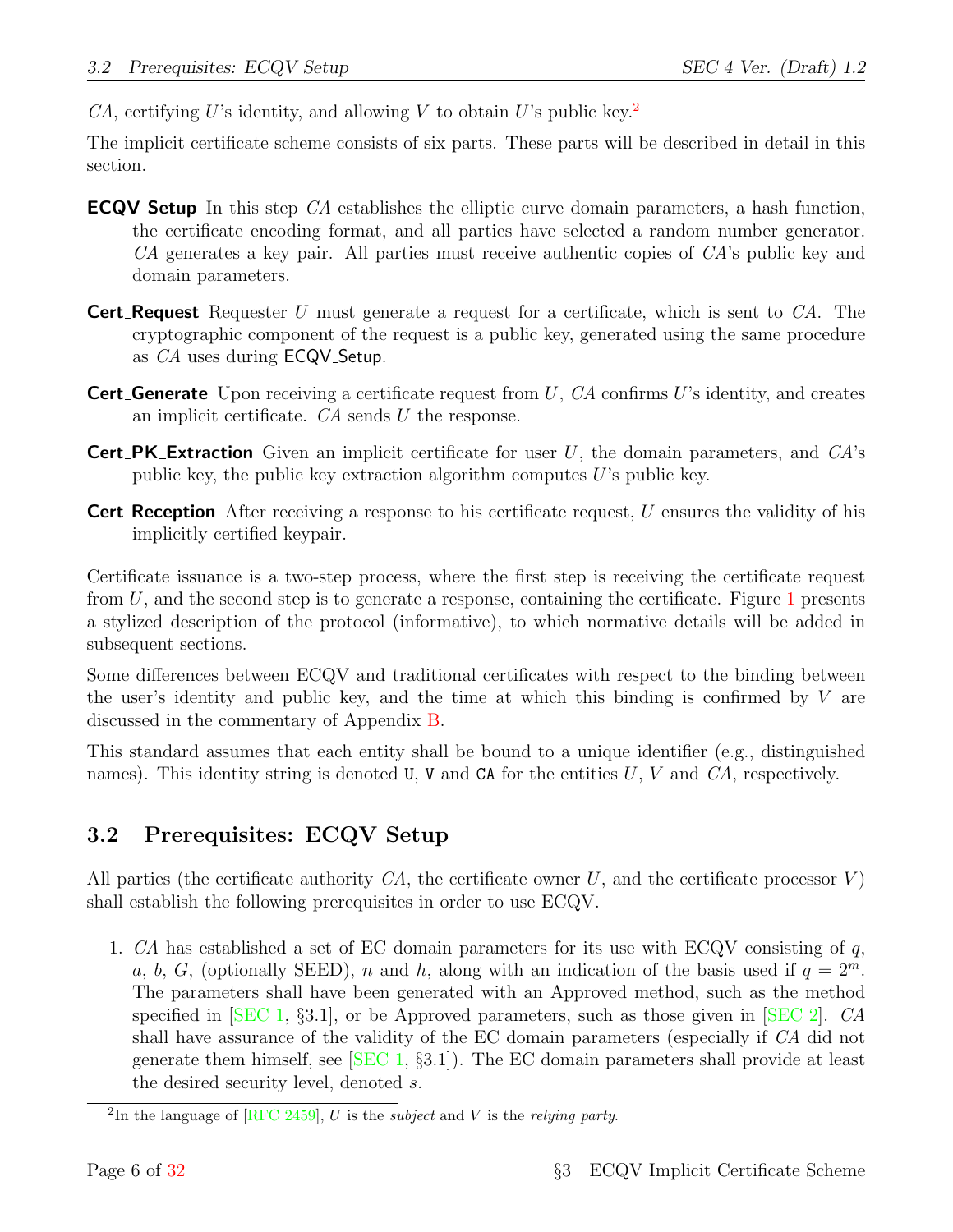

Figure 1: Stylized description of the ECQV certificate issuance protocol.

- 2. CA has selected an Approved hash function with the desired security level s for its use in the ECQV certificate generation process. (See  $\S 2.2$  $\S 2.2$  for more detailed requirements on the hash function.) Let H denote the hash function chosen, and let *hashlen* denote the length of the output of the hash function. Section [2.3](#page-7-0) describes how the output of  $H$  is converted to an integer modulo n.
- <span id="page-10-1"></span>3. CA and U have each chosen and initialized an Approved random number generator (as discussed in §[2.4\)](#page-8-0) that offers s-bit security. This random number generator shall be used for the generation of private keys created during the certificate request and certificate generation processes.
- <span id="page-10-2"></span>4. CA has obtained an EC key pair  $(d_{CA}, Q_{CA})$  associated with the EC domain parameters established in Item [1](#page-9-2) for use during certificate generation. The key pair shall have been generated using the key pair generation primitive in [\[SEC 1,](#page-35-2) §3.2.1], using the random number generator established in Item [3.](#page-10-1) CA shall have assurance of the validity of the key pair and assurance of the possession of the private key (see [\[SEC 1\]](#page-35-2)).
- 5. The certificate owner U, and the certificate processor V have obtained, in an authentic manner, the elliptic curve domain parameters, the hash function, and  $Q_{CA}$ ,  $CA$ 's public key (established in Item [4\)](#page-10-2). U and V shall have assurance (see  $[SEC 1]$ ) of:
	- 5.1. the validity of the EC domain parameters,

<span id="page-10-0"></span> $Q_U := e P_U + Q_{CA}$ 

- 5.2. the validity of  $Q_{CA}$ ,  $CA$ 's public key, and
- 5.3. possession of the private key,  $d_{CA}$  by  $CA$ .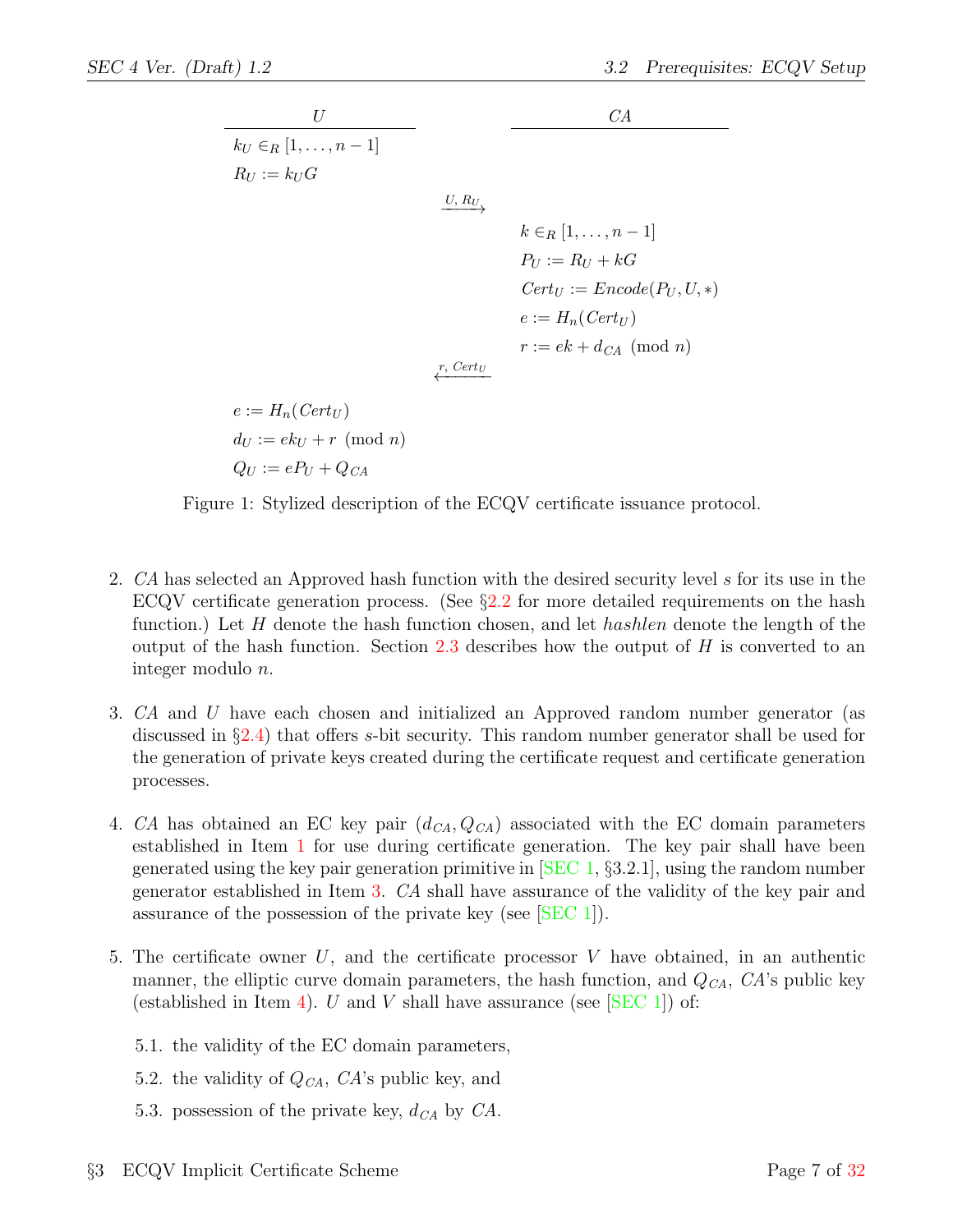#### <span id="page-11-0"></span>3.2.1 Certificate Encoding Methods

A certificate encoding describes how the information to be included in the certificate should be encoded as an octet string. It also specifies what information must be included, and what information is optional, and any constraints or relationships between portions of the certificate information.

Appendix [C](#page-23-0) describes three certificate encoding methods which may be used with this standard.

- Fixed-length Fields is a simple, minimalist encoding which puts bandwidth efficiency before all other concerns. The certificate consists of a list of fields, each with a fixed length, and the format is shared amongst all parties. This standard requires only that the public key reconstruction data  $P_U$  be one of the fields, leaving the rest of the format open for implementors.
- Minimal ASN.1 Encoding Scheme is also designed to be bandwidth-efficient. The ASN.1 specification includes basic required fields, and allows extensions. The basic fields suggested in this encoding have fixed length, and therefore may also be used with the simpler, fixedlength format.
- X.509-Compliant ASN.1 Encoding is designed to include sufficient information to allow this ECQV certificate to be re-encoded as a standard X.509 certificate. Of course, since ECQV does not produce an explicit signature value, the processing logic will differ from an X.509 certificate signed with ECDSA.

### <span id="page-11-1"></span>3.3 Certificate Request: Cert Request

The certificate requester  $U$ , shall use the process below to generate a certificate request.

#### Input

- 1. The elliptic curve domain parameters established by CA as determined in §[3.2.](#page-9-0)
- 2. A string U representing U's identity.

#### Actions

- 1. Generate an EC key pair  $(k_U, R_U)$  associated with the established elliptic curve domain parameters using the key pair generation primitive specified in [\[SEC 1,](#page-35-2) §3.2.1].
- 2. Convert  $R_U$  to the octet string RU using the Elliptic-Curve-Point-to-Octet-String specified in [\[SEC 1,](#page-35-2) §2.3].

**Output** The key  $k_U$  and the certificate request (U, RU).

The value RU along with the purported identity U, make up the content of the certificate request. The value  $k_U$  is required in future steps (to compute the private key), and must be kept private. The certificate request should be sent to CA using a method preserving the data integrity of the message.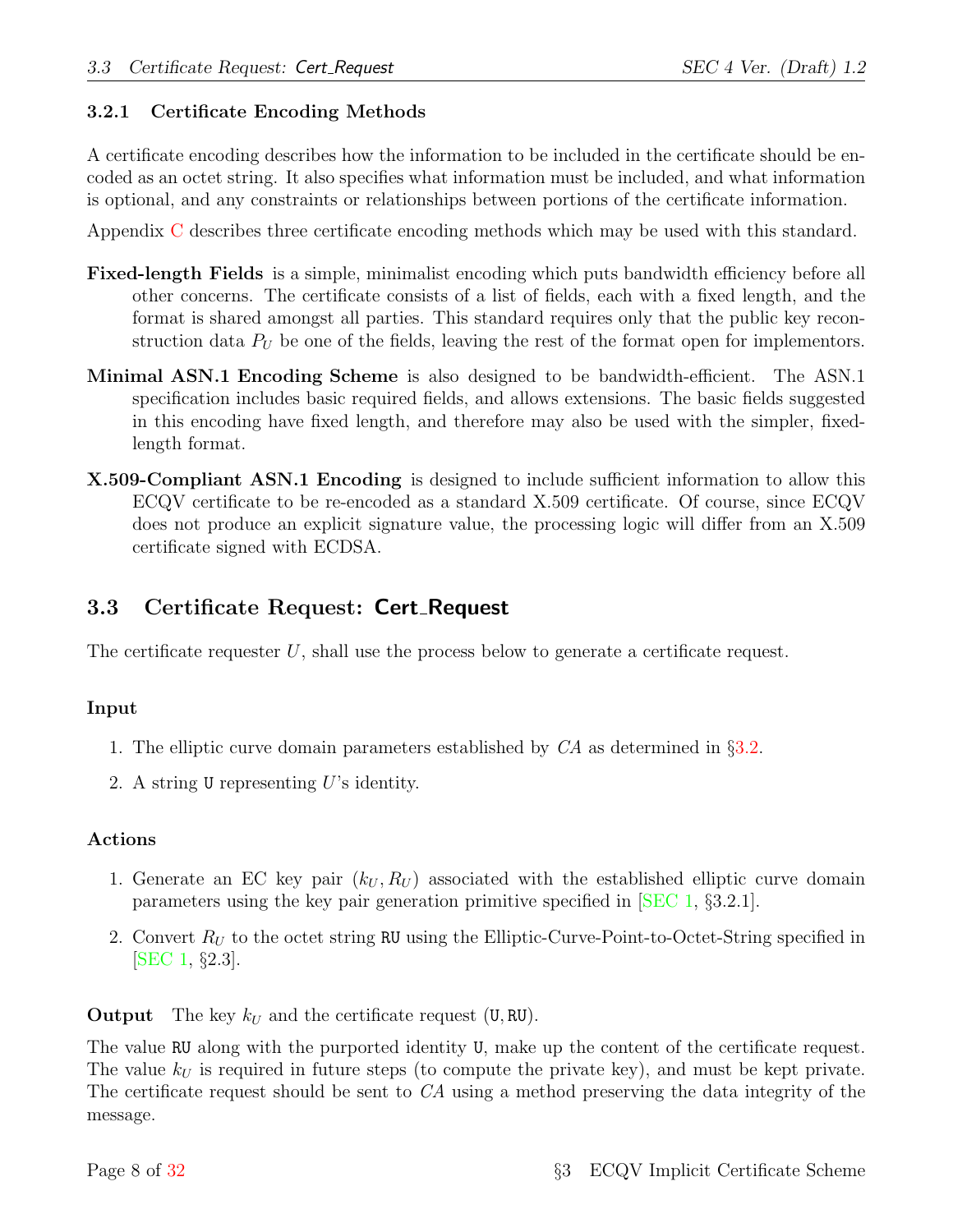# <span id="page-12-0"></span>3.4 Certificate Generation Process: Cert Generate

CA shall use the process below to generate a certificate and private key contribution data in response to a Cert Request from  $U$ . It is assumed that  $CA$  has received  $U$ , and RU in an authenticated manner and has decided to issue a certificate.

#### Input

- 1. The elliptic curve domain parameters established by CA in §[3.2.](#page-9-0)
- 2. The hash function H selected by CA in §[3.2.](#page-9-0)
- 3. CA's private key  $d_{CA}$ .
- 4. A certificate request (U, RU).
- 5. A certificate encoding method with rules for processing as indicated in §[3.2.1.](#page-11-0)
- 6. Additional input fields for the certificate, as described in §[3.2.1.](#page-11-0)

#### Actions

- 1. Convert the octet string RU to an elliptic curve point  $R_U$  using the Octet-String-to-Elliptic-Curve-Point conversion algorithm given in [\[SEC 1,](#page-35-2) §2.3.4].
- 2. Validate  $R_U$  using the public key validation technique specified in [\[SEC 1,](#page-35-2) §3.2.2]. If the validation primitive outputs 'invalid', output 'invalid' and stop.
- <span id="page-12-1"></span>3. Generate an EC key pair  $(k, k)$  associated with the established elliptic curve domain parameters using the key pair generation primitive specified in [\[SEC 1,](#page-35-2) §3.2.1].
- 4. Compute the elliptic curve point  $P_U = R_U + kG$ .
- 5. Convert  $P_U$  to the octet string PU using the Elliptic-Curve-Point-to-Octet-String conversion specified in [\[SEC 1\]](#page-35-2).
- 6. Call the certificate encoding method with the necessary input fields and the octet string PU as indicated in §[3.2.1.](#page-11-0) If the return value is 'invalid' output 'invalid' and stop, otherwise set the result as the certificate  $Cert_U$ .
- 7. Use the selected hash function to compute  $e = H_n(Cert_U)$ , an integer modulo n.  $H_n$  is defined in §[2.3.](#page-7-0)
- 8. If  $eP_U + Q_{CA} = \mathcal{O}$ , where  $\mathcal O$  is the identity element, return to Step [3.](#page-12-1)
- 9. Compute the integer  $r = ek + d_{CA} \pmod{n}$ .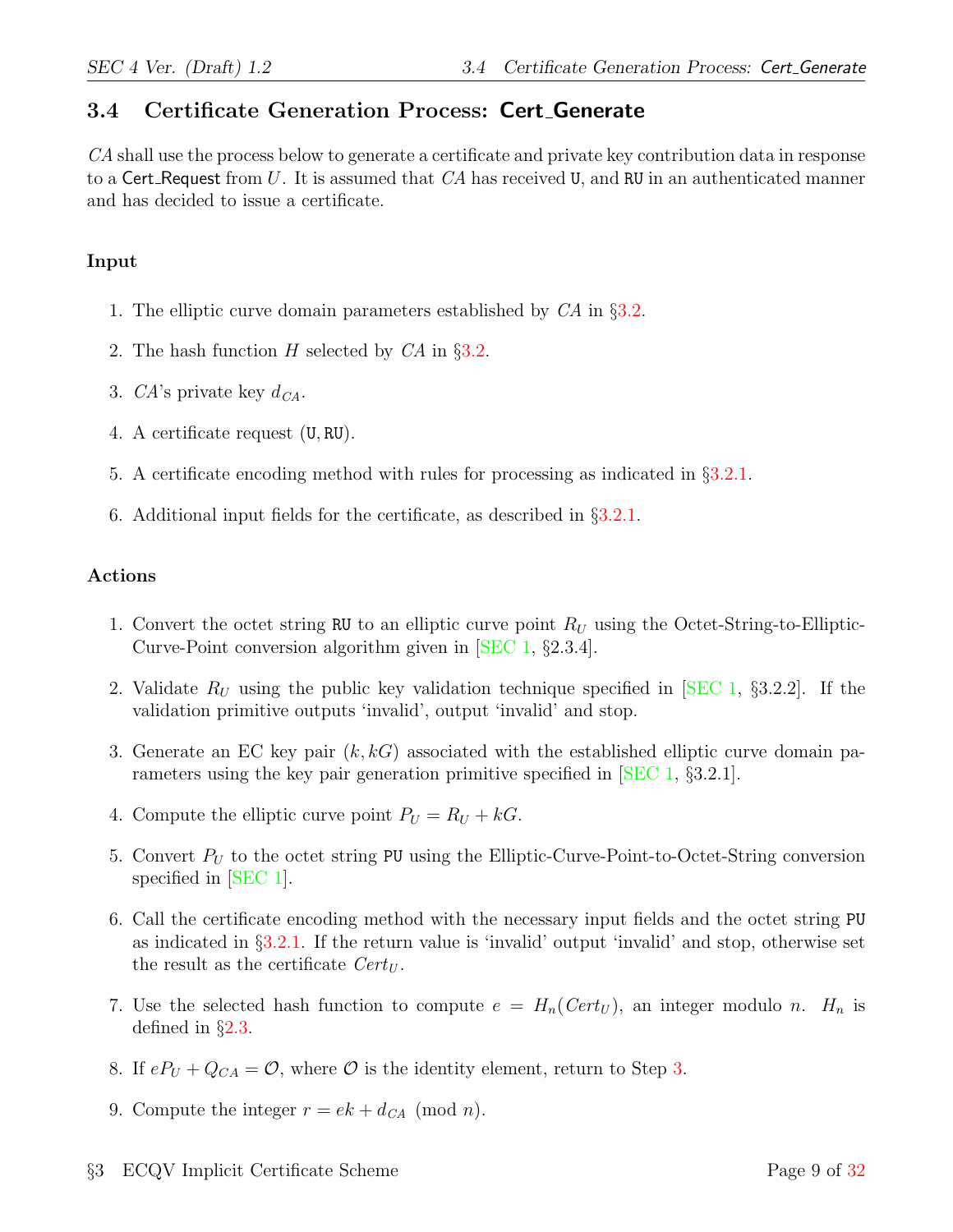**Output**  $(r, Cert_U)$ , where r is the private key contribution data, and  $Cert_U$  is the certificate.

The response from CA may be made public. Additionally, it may be communicated over an insecure channel, as  $U$  may verify that the received information is valid, using the Cert Reception procedure of Section [3.6.](#page-14-0) For security, the ephemeral value k must be kept private.

## <span id="page-13-0"></span>3.5 Certificate Public Key Extraction Process: Cert PK Extraction

The public key bound to the certificate is derived from the certificate using CA's public key, and is recovered using the following process. This step does not require any secret information, and may be performed by any user who knows  $Cert_U$ , and the public parameters output by  $\text{ECQV}\text{-}\text{Setup}.$ 

#### Input

- 1. The elliptic curve domain parameters established by CA in §[3.2.](#page-9-0)
- 2. The hash function  $H$  selected by  $CA$  in §[3.2.](#page-9-0)
- 3. CA's public key  $Q_{CA}$  as determined in §[3.2.](#page-9-0)
- 4. The certificate  $Cert_U$ .

#### Actions

- 1. Decode the certificate  $Cert_U$  according to the certificate decoding methods and rules. If the return value is 'invalid' then output 'invalid' and stop, otherwise an octet string PU will be returned.
- 2. Convert PU to a point  $P_U$  using the Octet-String-to-Elliptic-Curve-Point conversion specified in [\[SEC 1,](#page-35-2) §2.3].
- 3. Validate  $P_U$  using the public key validation technique specified in [\[SEC 1,](#page-35-2) §3.2.2]. If the validation primitive outputs 'invalid', output 'invalid' and stop.
- 4. Use the selected hash function to compute  $e = H_n(Cert_U)$ , an integer modulo n.  $H_n$  is defined in §[2.3.](#page-7-0)
- 5. Compute the point  $Q_U = eP_U + Q_{CA}$ .

**Output** Either 'invalid' or a public key  $Q_U$ .

Note that if Cert PK Extraction outputs  $Q_U$ , then  $Q_U$  is valid in the sense of SEC 1; it is a point of order n on the input EC domain parameters.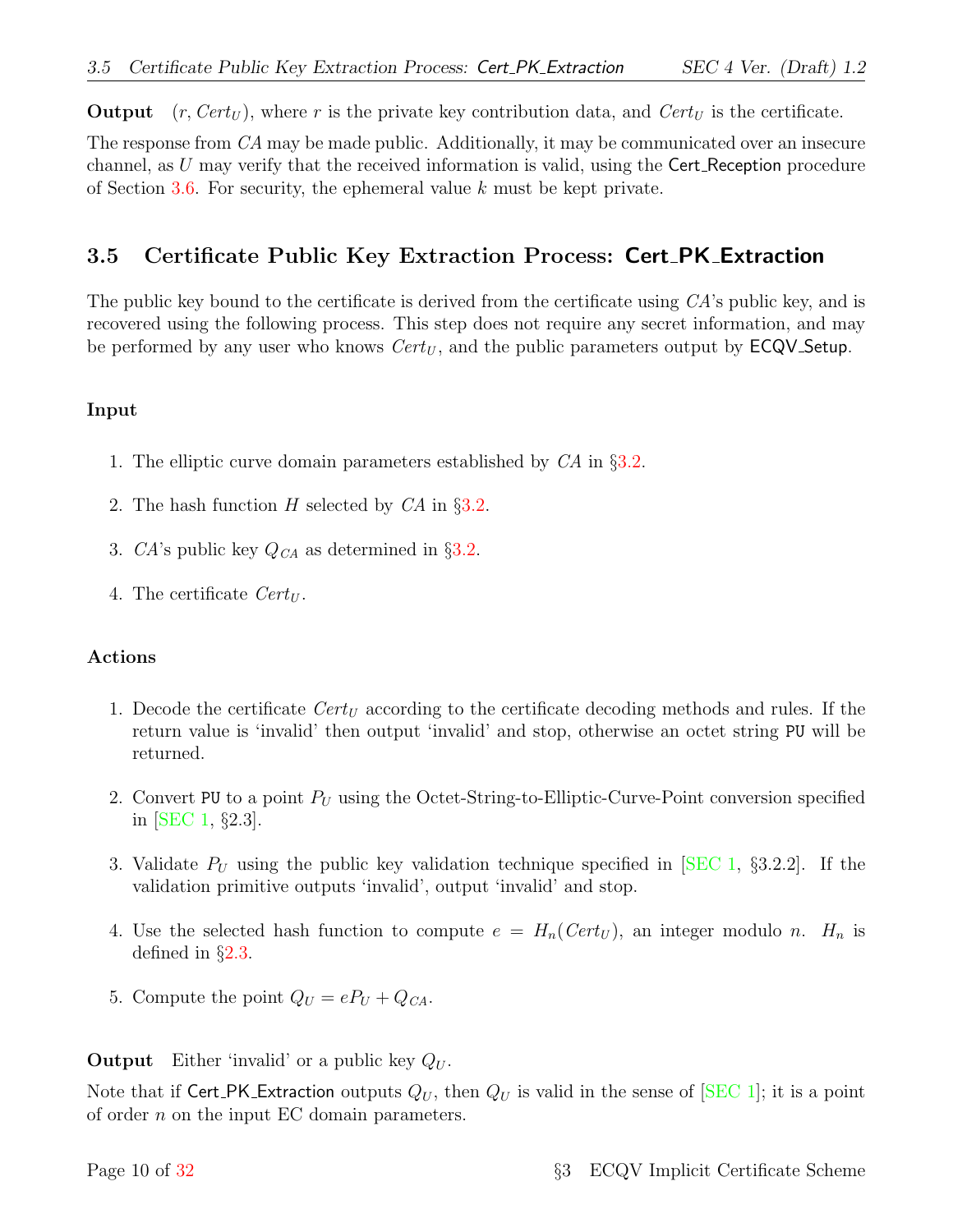## <span id="page-14-0"></span>3.6 Processing the Response to a Cert Request: Cert Reception

This routine validates the contents of an implicit certificate and the private key contribution data issued by CA. The output of Cert\_PK\_Extraction, and the private key computed here, form a key pair. Recall that Cert PK Extraction performs the public key validity check from [\[SEC 1\]](#page-35-2), so it is not repeated here. The certificate requester  $U$  shall use the process below, upon receipt of their certificate request response, to compute the private key for the public key output by Cert PK Extraction, and validate the key pair.

#### Input

- 1. The elliptic curve domain parameters established by CA in §[3.2.](#page-9-0)
- 2. The hash function  $H$  selected by  $CA$  in §[3.2.](#page-9-0)
- 3. The private value  $k_U$  generated by U in §[3.3.](#page-11-1)
- 4. The output of Cert<sub>-Generate: the certificate  $Cert_U$  and the private key contribution data, an</sub> integer r.

#### Actions

- 1. Compute the public key  $Q_U$  using Cert\_PK\_Extraction (or equivalent computations).
- 2. Use the selected hash function to compute  $e = H_n(Cert_U)$ , an integer modulo n.
- 3. Compute the private key  $d_U = r + e k_U \pmod{n}$ .
- 4. Compute  $Q'_U = d_U G$ .

**Output** 'valid' and  $d_U$  if  $Q_U$  is equal to  $Q'_U$ , and 'invalid' otherwise.

# <span id="page-14-1"></span>3.7 ECQV Self-Signed Certificate Generation Scheme

This section specifies the scheme for generating self-signed implicit certificates. In the self-signed certificate generation scheme, the user  $U$  generates the certificate request and performs the actions of CA as well, but sets CA's key pair to  $(0, \mathcal{O})$  (the private key is zero and the public key is the identity element of the elliptic curve group). The certificate must indicate that it is a self-signed certificate to allow the public key to be extracted correctly.

U shall execute the following steps to create a self-signed implicit certificate.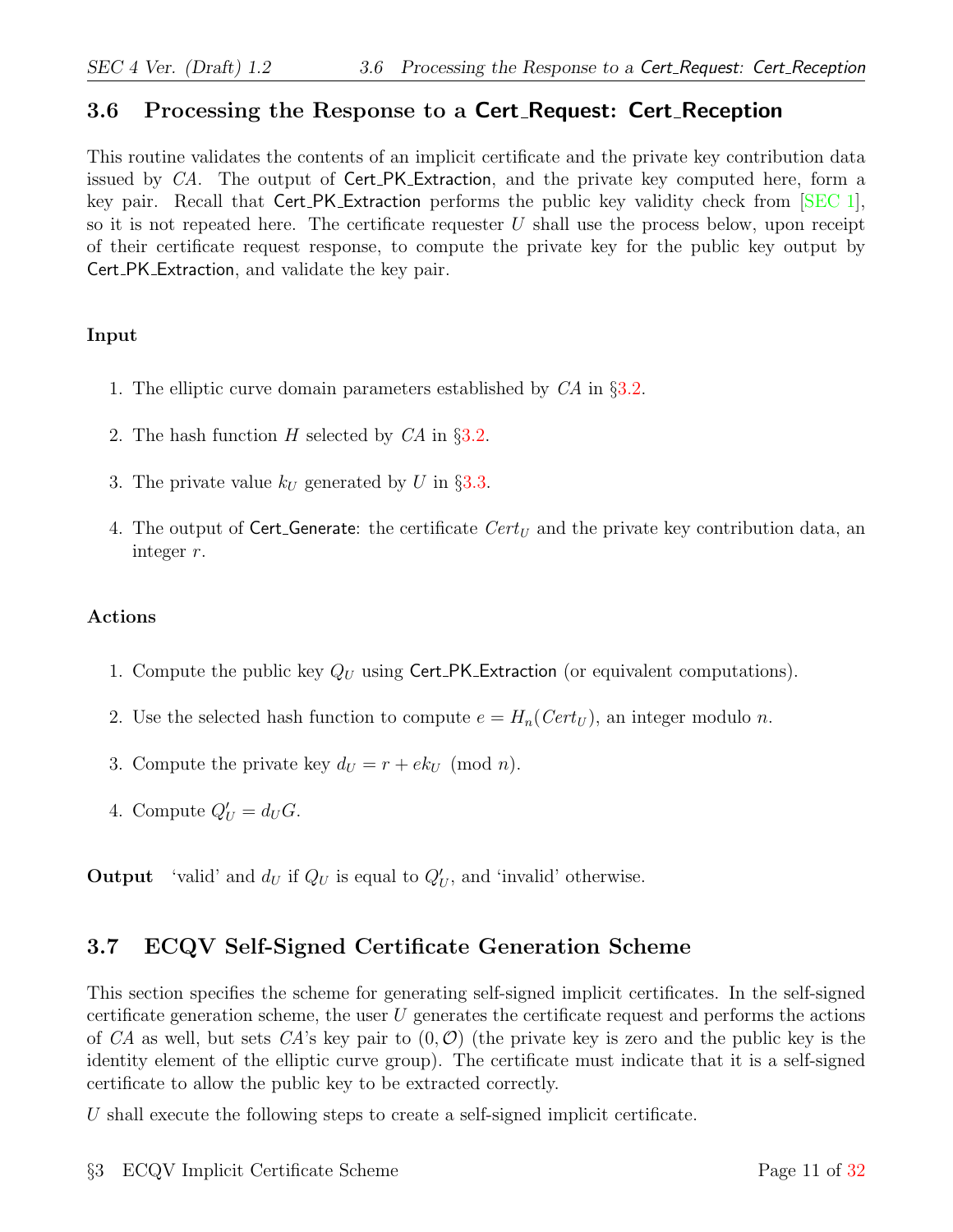#### Input

- 1. The elliptic curve domain parameters, as determined in §[3.2.](#page-9-0)
- 2. The hash function  $H$ , as determined in §[3.2.](#page-9-0)
- 3. A certificate encoding method with rules for processing as indicated in §[3.2.1.](#page-11-0)
- 4. Additional input fields for the certificate, as described in §[3.2.1.](#page-11-0)

#### Actions

- 1. Use the key pair generation primitive specified in [\[SEC 1,](#page-35-2) §3.2.1] to generate a key pair  $(k_U, P_U)$  associated with the established domain parameters.
- 2. Convert the elliptic curve point  $P_U$  to the octet string PU using the Elliptic-Curve-Point-to-Octet-String conversion algorithm given in [\[SEC 1,](#page-35-2) §2.3].
- 3. Call the certificate encoding method with the necessary input fields and the octet string PU as indicated in §[3.2.1.](#page-11-0) If the return value is 'invalid' output 'invalid' and stop, otherwise set the result as the certificate  $Cert_U$ .  $Cert_U$  must indicate that it is self-signed.
- 4. Use the selected hash function to compute  $e = H_n(Cert_U)$ , an integer modulo n.
- 5. Compute the private key  $d_U = e k_U \pmod{n}$ .

Output If any of the above verifications has failed, then output 'invalid' and stop; otherwise, output 'valid',  $Cert_U$  as U's self-signed implicit certificate, and  $d_U$  as the corresponding private key.

## <span id="page-15-0"></span>3.8 ECQV Self-Signed Implicit Certificate Public Key Extraction

This section specifies the scheme for extracting the public key from a self-signed implicit certificate. As with the process for generating a self-signed certificate, extracting the public key follows the extraction process but with the CA key pair set to  $(0, \mathcal{O})$ .

#### Input

- 1. The elliptic curve domain parameters, as determined in §[3.2.](#page-9-0)
- 2. The hash function  $H$ , as determined in  $\S 3.2$ .
- 3. A certificate encoding method with rules for processing as indicated in §[3.2.1.](#page-11-0)
- 4. The self-signed certificate  $Cert_U$  output by the process in §[3.7.](#page-14-1)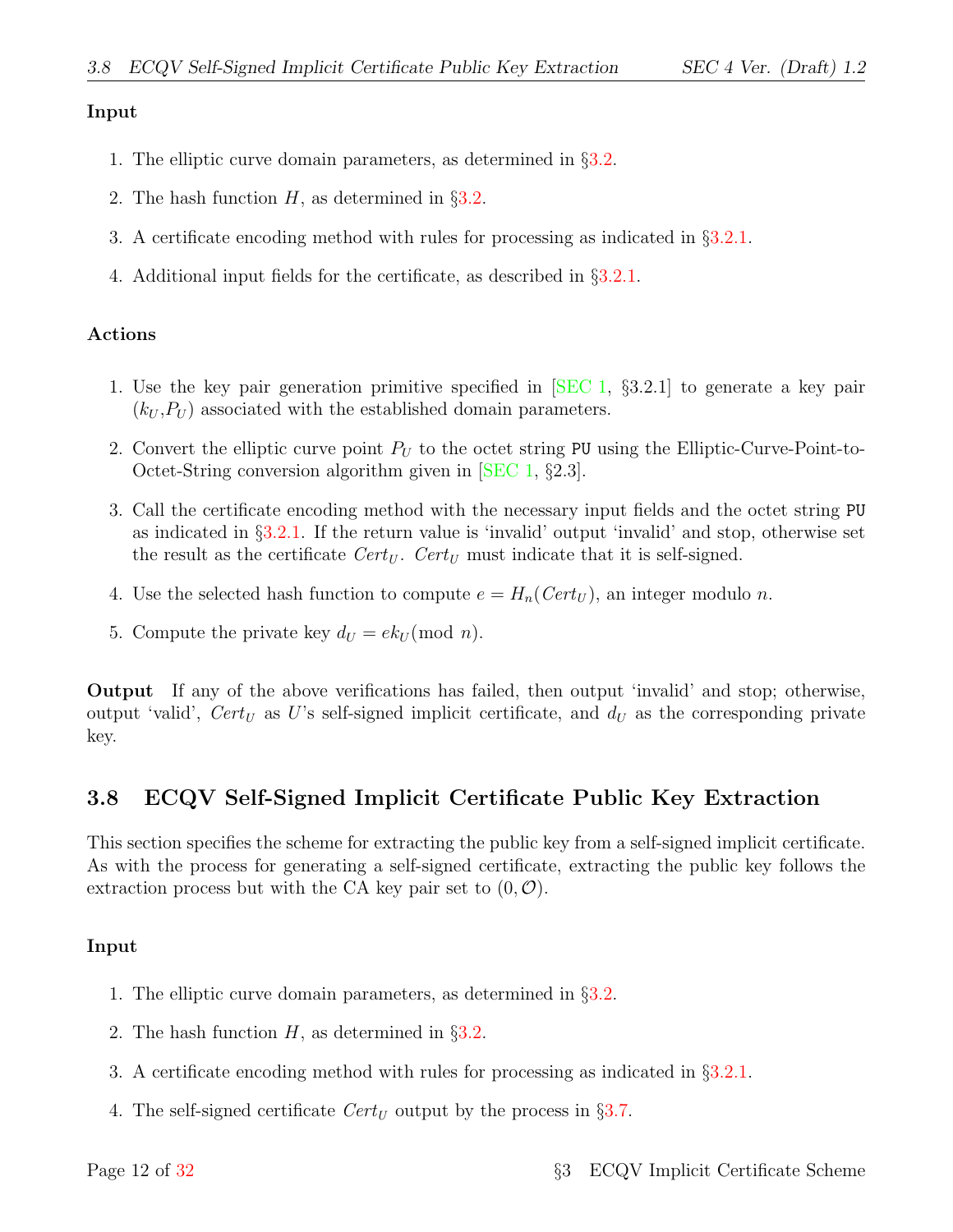#### Actions

- 1. Decode the certificate  $Cert_U$  according to the certificate decoding methods and rules. If the return value is 'invalid' then output 'invalid' and stop, otherwise an octet string PU will be returned. Ensure that  $Cert_U$  is self-signed, by checking the appropriate field. If  $Cert_U$  is not self-signed, output 'invalid' and stop.
- 2. Convert PU to a point  $P_U$  using the Octet-String-to-Elliptic-Curve-Point conversion specified in [\[SEC 1,](#page-35-2) §2.3].
- 3. Validate  $P_U$  using the public key validation technique specified in [\[SEC 1,](#page-35-2) §3.2.2]. If the validation primitive outputs 'invalid', output 'invalid' and stop.
- 4. Use the selected hash function to compute  $e = H_n(Cert_U)$ , an integer modulo n.
- 5. Compute the point  $Q_U = eP_U$ .

**Output:** If none of the above steps has output 'invalid' output the point  $Q_U$  as the public key corresponding to  $Cert_U$ . Otherwise output 'invalid'.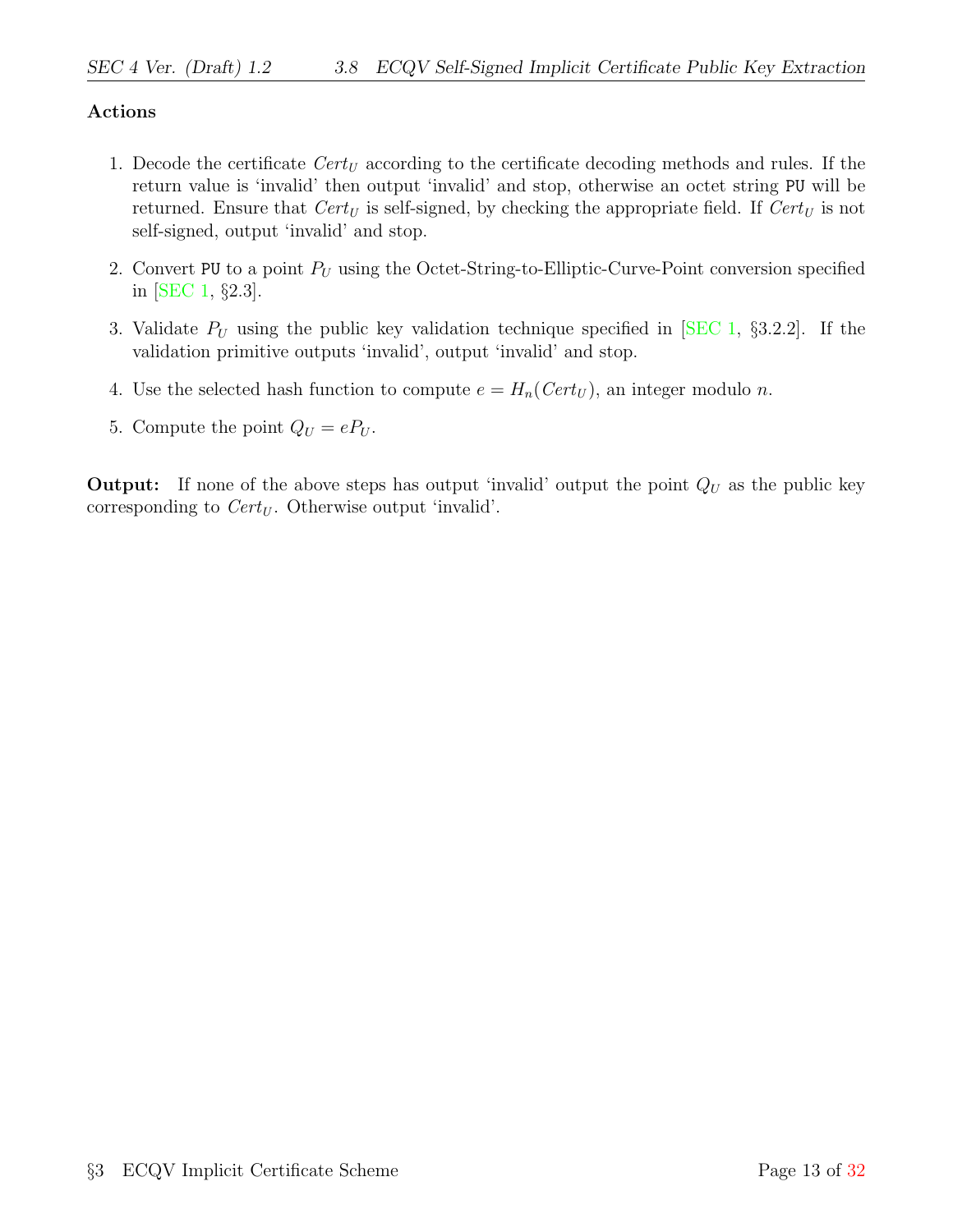# <span id="page-17-0"></span>A Glossary

This section provides a glossary of the terms, acronyms, and notation used in this document.

Please refer to the glossary of SEC1 [\[SEC 1\]](#page-35-2) for any term, acronym, or notation not specified in this section.

# <span id="page-17-1"></span>A.1 Terms

Terms used in this document include:

| (traditional) certificate               | Information including the public key and identity of an en-<br>tity, cryptographically signed by a Certificate Authority.<br>See "certificate" in Section A.1 of SEC1 [SEC 1].                                                                                                                                                                                                                                 |
|-----------------------------------------|----------------------------------------------------------------------------------------------------------------------------------------------------------------------------------------------------------------------------------------------------------------------------------------------------------------------------------------------------------------------------------------------------------------|
| implicit certificate                    | Information including public-key reconstruction data and<br>the identity of an entity that constitute the certificate of<br>that entity.                                                                                                                                                                                                                                                                       |
| public-key reconstruction<br>data       | An elliptic curve point contained in the implicit certificate,<br>from which any party with access to $CA$ 's public key can<br>reconstruct the public key associated with the certificate.                                                                                                                                                                                                                    |
| private-key<br>reconstruc-<br>tion data | Value computed by a $CA$ during the creation of an implicit<br>certificate. This may be a public value that allows the cer-<br>tificate requester to compute his private key. Also called the<br>CA contribution to the private key.                                                                                                                                                                           |
| to-be-signed-certificate<br>data        | Data to be included in a certificate or implicit certificate.<br>This data includes the identity of the certified entity, but<br>may also include other data, such as the intended use of<br>the public key, the serial number of the certificate, and the<br>validity period of the certificate. The exact form of this<br>data depends on the certificate encoding being used, and is<br>selected by the CA. |

# <span id="page-17-2"></span>A.2 Acronyms

The acronyms used in this document denote:

| <b>ECQV</b> | Short for the Elliptic Curve Qu-Vanstone implicit certificate |
|-------------|---------------------------------------------------------------|
|             | scheme described in Section 3.                                |
| CA          | The certificate authority.                                    |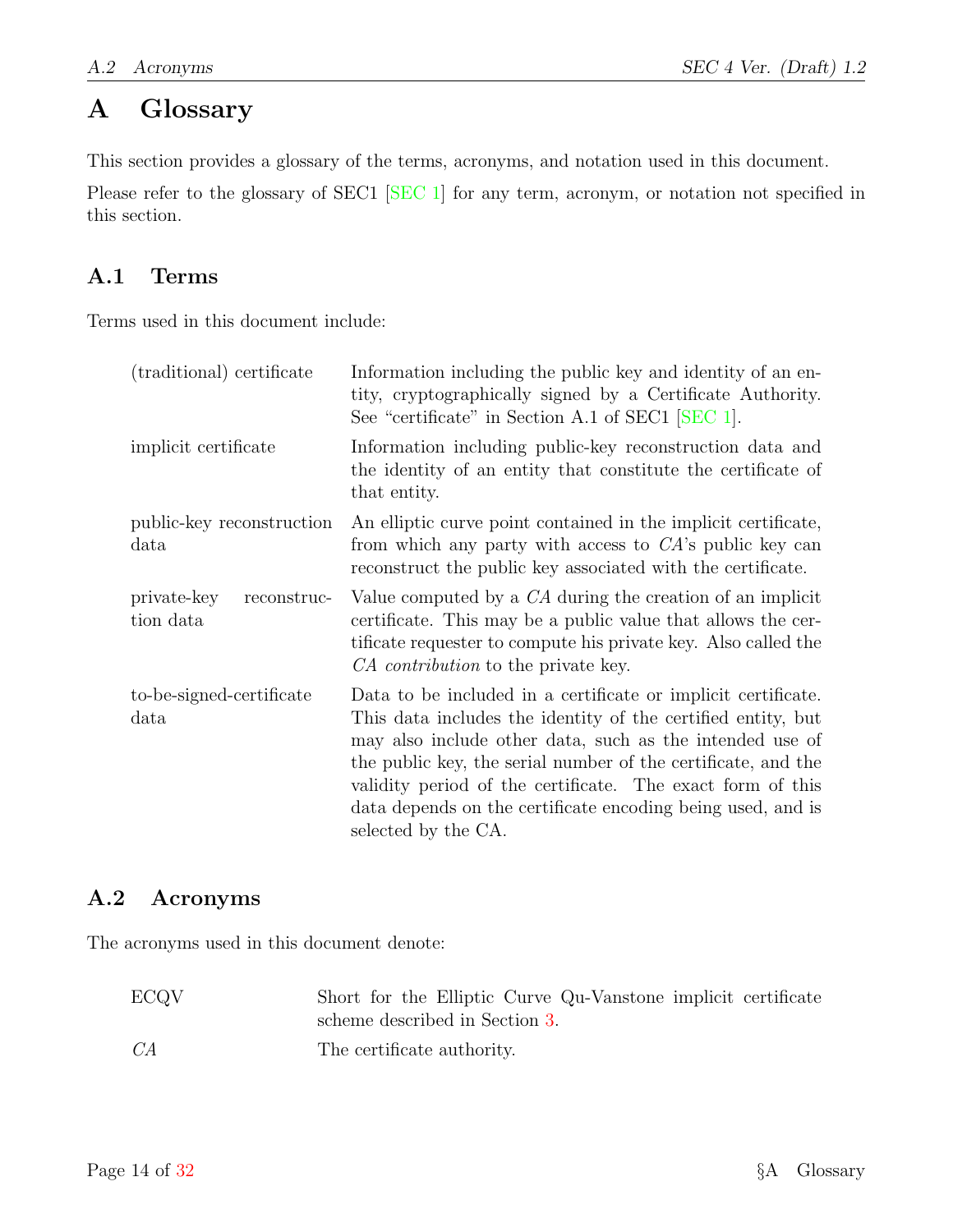# <span id="page-18-0"></span>A.3 Notation

The notation adopted in this document is:

| $Cert_U$                          | Implicit certificate for user $U$ .                                                                                                               |
|-----------------------------------|---------------------------------------------------------------------------------------------------------------------------------------------------|
| $P_U$                             | Public reconstruction data for user $U$ , an elliptic curve point.                                                                                |
| PU                                | Public reconstruction data for user $U$ , encoded as an octet<br>string.                                                                          |
| $I_U$                             | To-be-signed-certificate data, non-cryptographic information<br>about user $U$ , such as their identity and the validity of the cer-<br>tificate. |
| $R_U$                             | Certificate request value created by $U$ , an elliptic curve point.                                                                               |
| <b>RU</b>                         | Certificate request value created by $U$ , encoded as an octet<br>string.                                                                         |
|                                   | User $U$ 's public key.                                                                                                                           |
| $\displaystyle{Q_U \over Q_{CA}}$ | $CA$ 's public key.                                                                                                                               |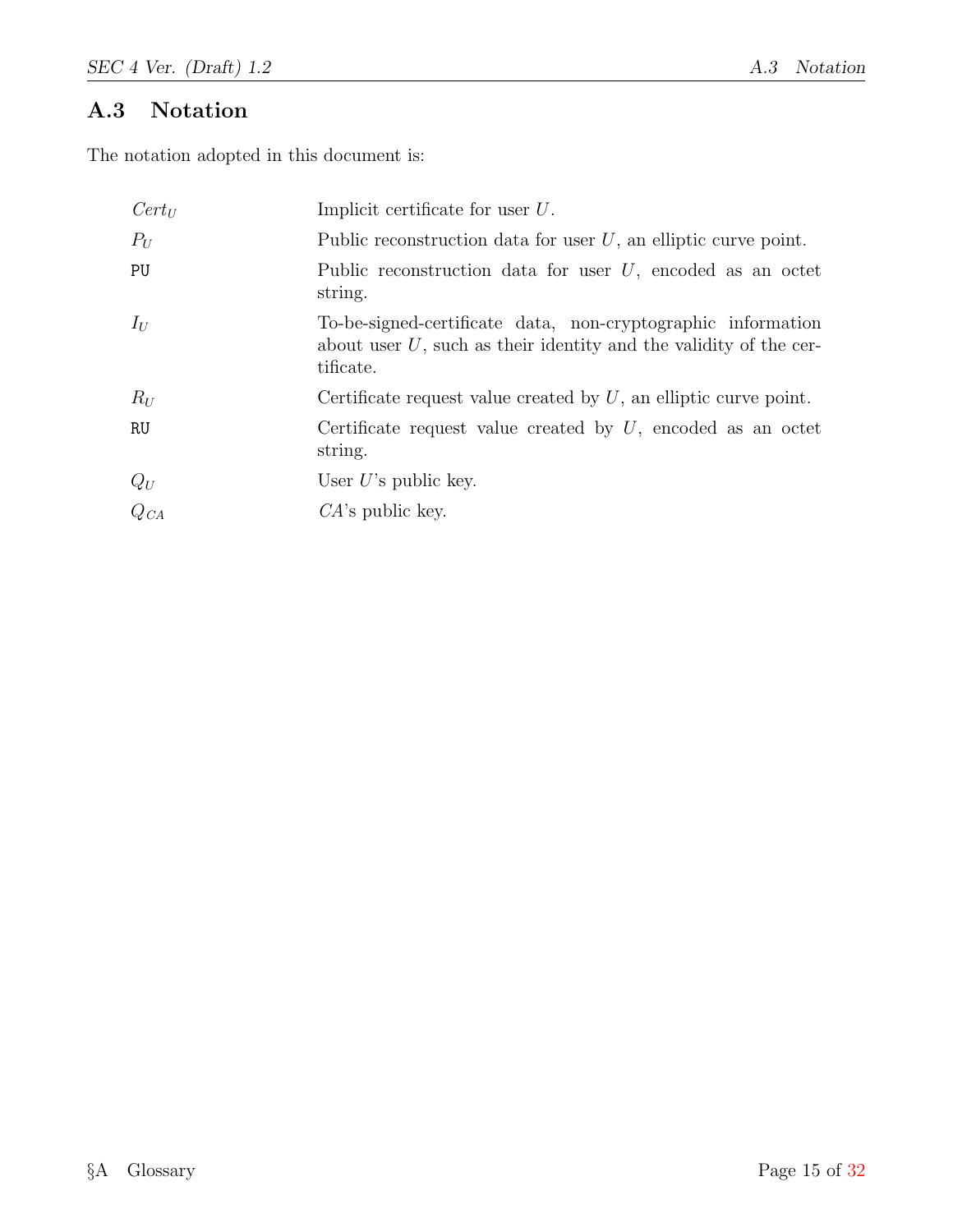# <span id="page-19-0"></span>B Commentary

The aim of this section is to supply implementers with relevant guidance. However, this section does not attempt to provide exhaustive information but rather focuses on giving basic information and including pointers to references which contain additional material. Furthermore, this section concentrates on supplying information specific to implicit certificates. Extended commentary on ECC in general – addressing issues like parameter selection and implementation of elliptic curve arithmetic – can be found in  $[SEC 1, Appendix B].$  $[SEC 1, Appendix B].$  This section provides a commentary on the ECQV implicit certificate scheme. It discusses properties specific to this scheme, and some security considerations specific to ECQV certificates.

Binding of Identity and Key Pair With all digital certificates that bind an identity to a public key, there are two aspects of certification to consider. The first is the binding between the user identity and his public key. The second is assurance that the user has knowledge of his private key.

The implicit certificate generation algorithm yields a static public key purportedly bound to U (i.e., purportedly issued by  $CA$ ). Confirmation that this public key is genuinely bound to U is only obtained after use of the corresponding key pair (e.g., via execution of an authenticated key agreement scheme involving this key pair). Thus, with implicit certificates, the binding of an entity and its public key and knowledge of the private key are verified in unison, during key usage.

This situation differs from ordinary certificates (e.g., X.509 certificates), where the binding between U and his public key is confirmed by verifying  $CA$ 's signature in the certificate. Proof that U knows the corresponding private key is only obtained during cryptographic usage of the key pair. Some certificate issuance protocols require U to prove knowledge of his private key to  $CA$ . In this case, another user  $V$  has indirect assurance that  $U$  knows his private key if the certificate is valid (since V trusts CA to perform this check when the certificate was issued).

Key Pair Generation With traditional certificates, key pair generation and certificate issuance are two independent processes. A user can present an arbitrary public key to a CA for certification. In ECQV the situation is somewhat different. When a user requests an implicit certificate for a public key from a CA, this public key (and the private key) is a randomized result of the joint computation by the user and the CA.

This has the direct consequence that once an ECQV implicit certificate is issued, one cannot get another ECQV implicit certificate for the same public key from a different CA. It is possible however, to obtain a traditional certificate on an ECQV public key.

Domain Parameters Associated with a Key Pair Recall that U's public key associated with an ECQV implicit certificate  $Cert_U$  is computed as  $Q_U = H_n(Cert_U) \cdot P_U + Q_{CA}$ . Since  $Q_{CA}$ is defined over a certain elliptic curve, this computation must be performed over the same curve. This means that the constructed user's public key is defined over the same elliptic curve as CA's public key. Hence, the key pair certified by an ECQV implicit certificate has to be defined over the same elliptic curve parameters as used by CA. In particular the security level of the certified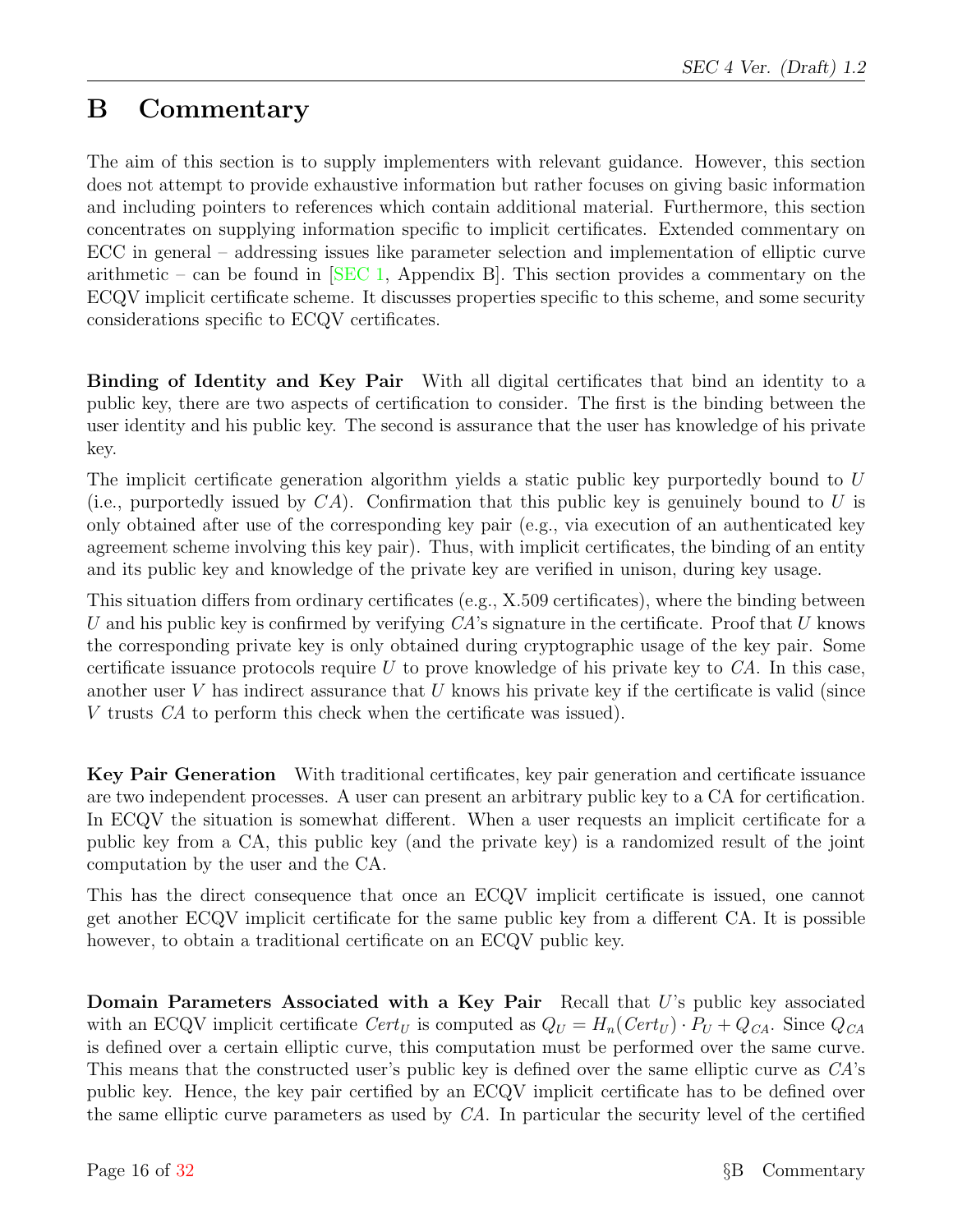key pair is the same as CA's key pair.

Key-Certificate Confirmation In some applications the subject may need to periodically confirm that the private key and the public key reconstructed from a certificate correspond. This check is done during certificate reception, but it may also be required later. For example, if certificates are requested in batches by a device manufacturer, and subsequently injected into devices (along with the private key), the device should check that the injected key and certificate are correct.

If such a confirmation functionality is desired, it is recommended that implementations provide a routine similar to the example below. Additional checks on the certificate data may also be performed at this time.

```
boolean KeyCertConfirmation(secret_key sk, implicit_cert CertU){
    public_key QU = cert_PK_Extraction(CertU);
    if( sk*G == QU)
        return true;
    else
        return false;
 }
```
Efficiency An advantage of implicit certificates is that, since they contain only the public reconstruction data instead of the subject's public key and the CA's signature, they may be smaller than traditional certificates. We specify three certificate formats in Appendix [C.](#page-23-0)

With respect to computational efficiency, we note that the public key extraction step may be combined with other operations. For instance, if a protocol requires computation of  $zQ_U$  where  $Q_U$  is a public key implicitly certified by  $Cert_U$  then instead of computing  $Q_U = H(Cert_U)P_U + Q_{CA}$ followed by  $zQ_U$  (two scalar multiplications) it may be faster to compute  $zH(Cer_{U})P_U + zQ_{CA}$ (using fast scalar multiplication/exponentiation techniques).

Demonstrating Knowledge of the Secret Key During Certificate Issuance When an entity U requests a traditional certificate for a public key, U should prove to the CA it knows the corresponding private key. This is to prevent  $U$  from choosing an arbitrary public key, that may already belong to another user, and have it certified. This situation is clearly undesirable (and may even lead to security problems).

With implicit certificates this proof is unnecessary, as there is no public key before the certificate is issued. Further, U has no control over the final value of his public key, due to the CA's contribution, making it impossible for U to cause the confusion described above.

Unforgeability Unlike traditional certificates, an implicit certificate does not contain a digital signature. In fact, one could simply choose an arbitrary identity  $I$  and a random value to form a certificate. Together with the public key of a CA, this generates a public key for the entity identified by I. However, if one constructs an implicit certificate in such a way, i.e., without interacting with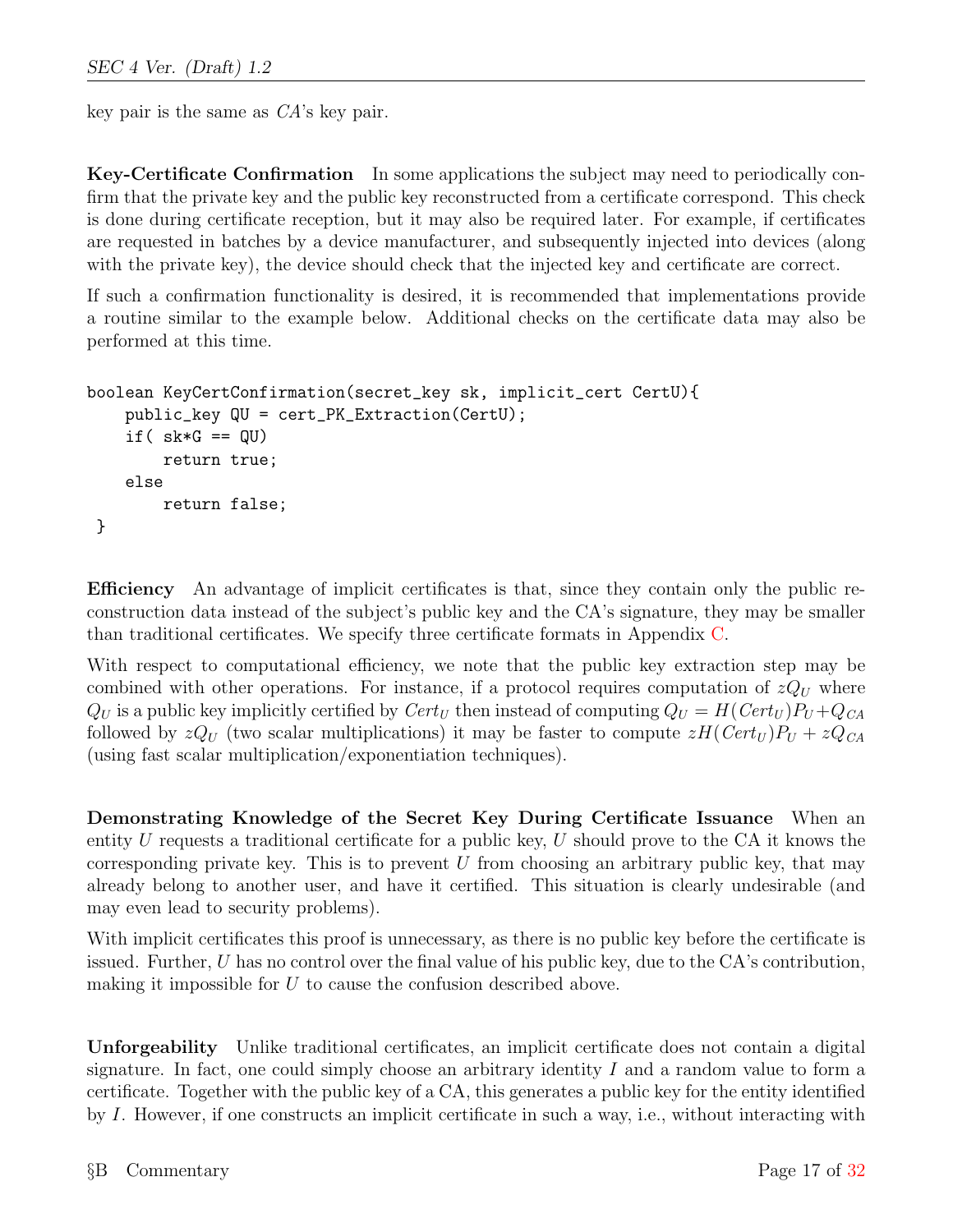the CA, it is infeasible to compute the private key that corresponds to the public key generated by the certificate. See [\[BGV01\]](#page-35-7) for a security analysis of ECQV.

Another difference between traditional certificates and implicit certificates is that when presented with a valid traditional certificate, one knows that the certificate belongs to *someone*. A valid certificate containing the certificate data string  $I_U$  is a proof that the CA signed this certificate for  $U$ , and also that  $U$  knows the private key corresponding to the public key included in the certificate. One does not have this guarantee with implicit certificates. It is trivially possible to construct an implicit certificate  $Cert_U$  such that the private key corresponding to the public key computed as  $Q_U = H_n(Cert_U) \cdot P_U + Q_{CA}$  is unknown.

This fact suggests a denial-of-service type attack, where a party  $V$  is flooded with protocol requests using "fake" implicit certificates. The fact that the private key of the fake certificate is unknown is only revealed after V has performed most of the protocol. Of course, a similar attack can be launched in a system using traditional certificates. In this case, the attacker would flood a party with various certificates belonging to other entities. The certificates are valid, but the attacker does not know the private key of the corresponding public key.

Composability Composition of ECQV with other primitives requires care. By composition, we mean using the implicit public key computed with Cert PK Extraction with another cryptographic primitive. For instance, using a validated ECQV public key as an ECDSA verification key is known to be secure, provided the signed message is not the same as the certificate, i.e., verifiers should not accept a signature from U on the message  $Cert_U$ . See the analysis of ECQV-certified ECDSA by Brown et al. [\[BCV09\]](#page-35-8). Composition of ECQV with other primitives from SEC1 such as keyagreement (ECMQV) and encryption (ECIES) have not been formally analyzed in the literature, however no attacks against these compositions are known either.

Certificate Chains Another type of composition of ECQV is with itself, in a certificate chain. Certificate chains are often used in public-key infrastructure to form hierarchical certification authorities. In a chain, an ECQV key pair (belonging to a CA or sub-CA) is used to issue ECQV certificates (to a sub-CA or end entity).

The following outlines an attack against ECQV chains of length four or more, or chains of length three composed with a digital signature, is possible. The formulae for reconstructing the public keys from each certificate can combined into a single formula for reconstructing the final public key in the chain. An equation can then be formed by equating this combined formula to the formula for the public in terms of the private key. Or, when one wishes to verify a signature, the signature verification equation can be included in the combined equation instead. The problem of finding a solution to the combined equation can be interpreted as instance of Wagner's generalized birthday problem.

Recall that the generalized birthday problem is to find a sequence of independent pseudorandom group elements summing to zero. The case of a sum of two values can interpreted as finding a collision in a pseudorandom function. One might expect the fastest algorithm to be exhaustive search. The collision problem can be solved faster than one might expect because of the birthday surprise paradox.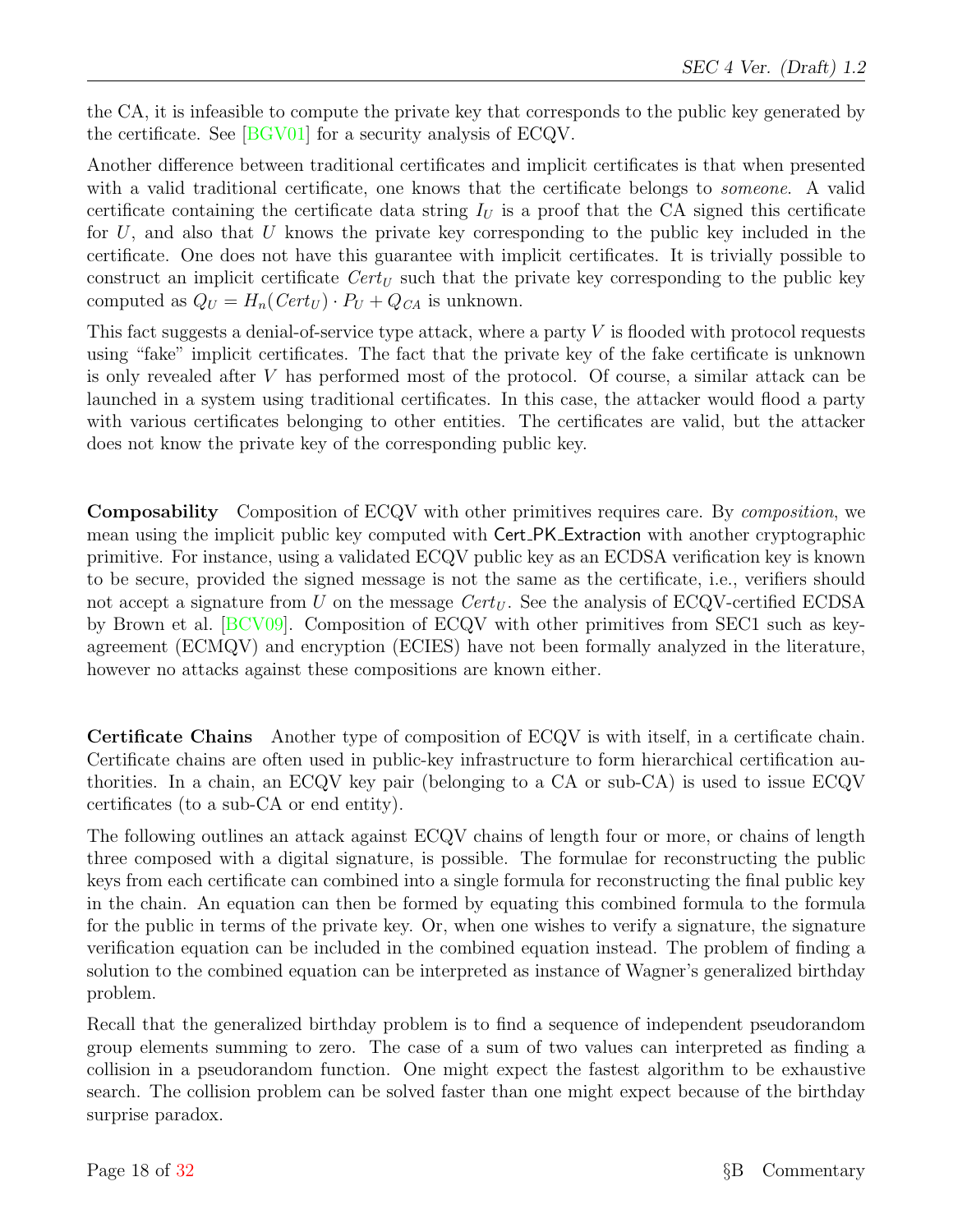Wagner's tree algorithm solves the generalized birthday problem when the group has certain additional structure, such as ability to compare elements that are preserved under the group operation. As with collision search algorithm, Wagner's tree algorithm is faster than exhaustive search. In fact, as the number of terms in the sum increase, Wagner's algorithm becomes even faster.

Wagner's tree algorithm can be applied to forge certificate chains where the private key of the last certificate is known by the attacker, or to forge a signature signed by the end entity of a certificate chain. In this latter case the private key need not be known. In both these cases the verifying equation can be viewed as equations in the private key space, which is an ordinary modular group with ordering preserved under the group operation.

When either the length of the certificate chain is four, or when the certificate chain is three and a signature by the last entity named in the chain is to be forged, Wagner's algorithm is faster than solving the discrete logarithm problem directly. Specifically, in this case Wagner's algorithm takes about  $\sqrt[3]{n}$  group operations where n is the order of the group, whereas the best known algorithms about  $\sqrt{n}$  group operations where *n* is the order of the group, when<br>for solving the discrete logarithm take about  $\sqrt{n}$  group operations.

A more detailed description of this attack will be published and made available on the SECG website.

Wagner's tree algorithm is rather sensitive to the conditions of the underlying problem, such as the independence of the terms in the sum. This leads to several choices of additional actions likely to prevent this certificate chain forgery attack. Further research is needed to assess the security of a preferred mitigation suitable for standardization. Ideally, this research will lead to security proofs of chaining modes for ECQV.

If implementers utilize certificate chains of length three or more it is recommended that they provide counter measures that thwart these generalized birthday attacks.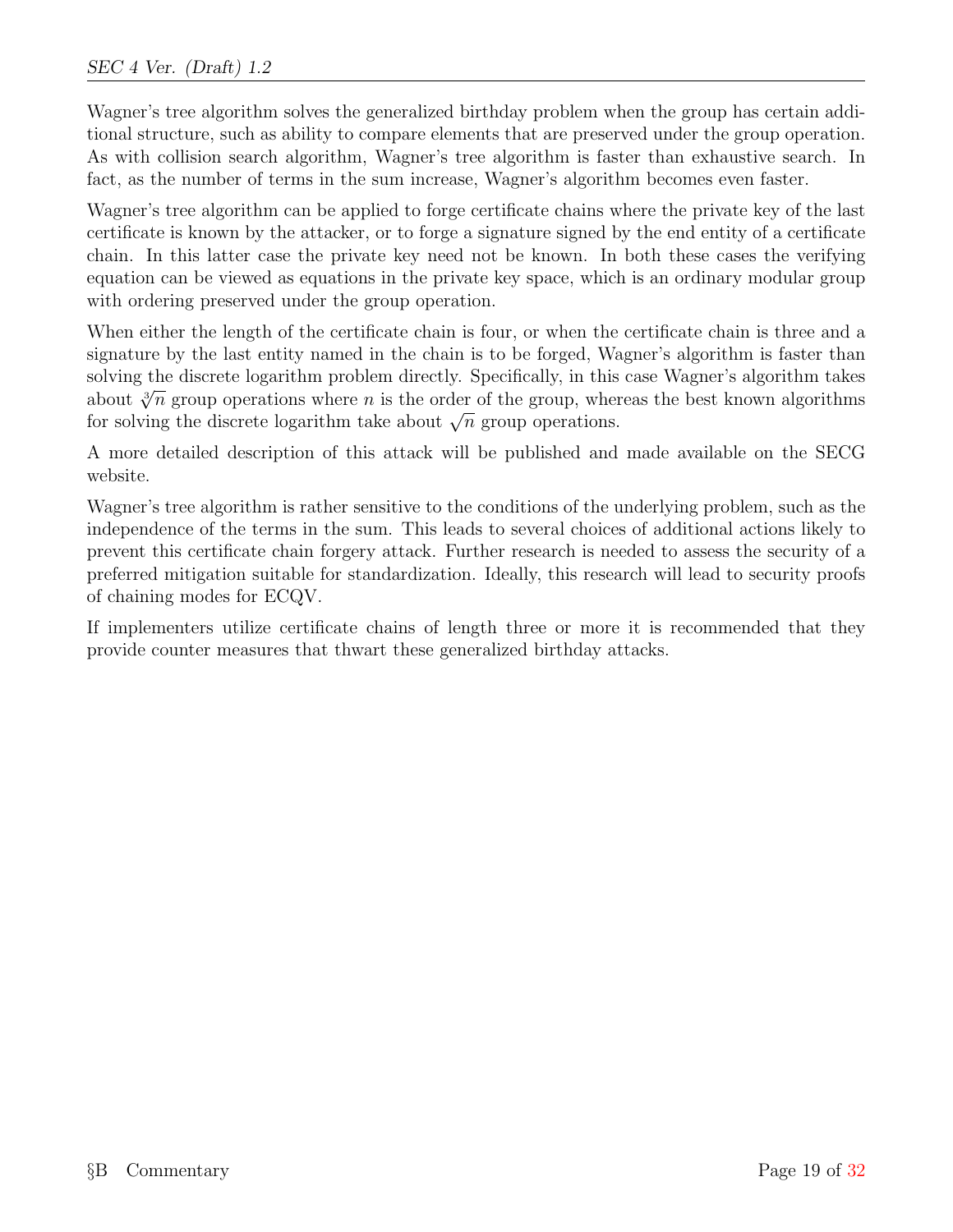# <span id="page-23-0"></span>C Representation of ECQV Certificate Structures

Here we specify the encoding and decoding operation primitives that may be used to generate ECQV certificates and process ECQV certificates. We provide three options, a simple fixed-length encoding, a minimal ASN.1 encoding, and an X.509-like ASN.1 encoding. Implicit certificates are specifically defined to reduce bandwidth requirements, therefore creating highly extensible and verbose encoding methods are counterproductive to the goals of the scheme. The schemes defined indicate rules associated with elements of the certificate. These rules typically enforce public key infrastructure policies, such as key-usage, validity periods, issuer identifier, subject identifier, etc.

# <span id="page-23-1"></span>C.1 Fixed-Length Fields

The fixed-length fixed-fields encoding and decoding methods uses concatenation of a fixed and agreed number of octet string fields of fixed length. We do not specify fields to be included. This is left to individual implementations. The fixed-length fixed-fields encoding may easily be customized to a particular application to include only those fields which are necessary for the application, leading to a compact certificate. The fields given in the minimal encoding scheme of §[C.2](#page-24-0) may also be used with this encoding, as they have fixed length.

#### Prerequisites

The entities using this method shall agree on the following choices for the method:

- A number of fields  $f$ .
- The octet length of each field, denoted  $len_i$  for  $i = 1$  to f.
- The index i, of the field that will contain the encoded public key reconstruction data (an octet encoded elliptic curve point).
- Validity rules for each of the field elements.

### Fixed-Length Fixed-Fields Encoding Operation

Input The input to the encoding operation is:

- Octet strings  $F_1, F_2, \ldots, F_f$ ,
- $F_i = \text{PU}$  an octet encoded elliptic curve point for some i in  $[1, \ldots, f]$ .

Actions Compute the ECQV certificate as follows:

• Verify each field  $F_i$  is of length  $len_i$  and if not return 'invalid' and stop.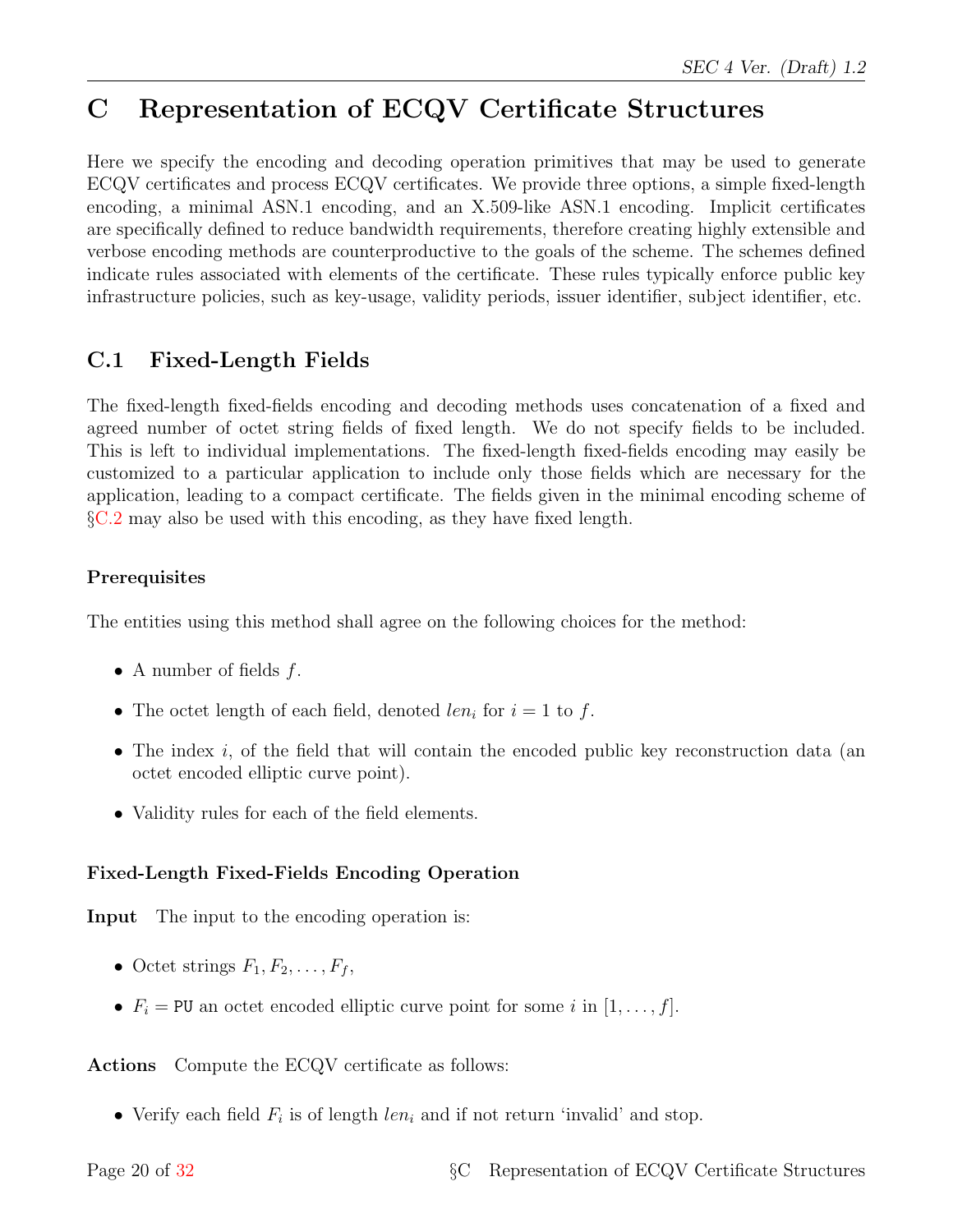- Validate that each field satisfies the rules specified in the prerequisites, and if any fail return 'invalid' and stop.
- Create the certificate  $Cert = F_1||F_2|| \dots ||F_f$ .

**Output** The octet string *Cert* or 'invalid.'

#### Fixed-Length Fixed-Fields Decoding Operation

Input The input to the decoding operation is:

• The certificate Cert.

Actions Decode the certificate as follows:

- Verify that the length of Cert is equal to  $len_1 + len_2 + \ldots + len_f$ , if not return 'invalid' and stop.
- Parse the certificate into pre-defined length segments  $Cert = F_1||F_2|| \dots ||F_f$ .
- Validate that each field satisfies the rules specified in the prerequisites, and if any fail return 'invalid' and stop.

**Output** The field values  $F_1, \ldots, F_f$ , where one of  $F_i = \text{PU}$ , an octet-encoded public key reconstruction value.

# <span id="page-24-0"></span>C.2 Two ASN.1 Encodings: Minimal and X.509-Compliant

We first provide two ASN.1 encodings. The first is called the minimal encoding scheme (MES). The MES is designed to be as compact as possible, and is a list of basic certificate fields which are common to many applications. The fields in the MES are fixed length, which means the fields in this format may be encoded using the simple encoding of  $\S$ [C.1,](#page-23-1) however, for greater portability it may also be encoded with the ASN.1 syntax provided in this section.

The second format we describe is an X.509 compliant format. The X.509 certificate format is given in [\[RFC 2459\]](#page-35-6). This format is larger, but allows ECQV certificates to be parsed as X.509 certificates. We also give a mapping between the two formats which allows a MES encoded ECQV certificate to be re-encoded as an X.509 encoded ECQV certificate. Re-encoding in the other direction is possible, however, since the X.509 format allows more information to be stored in the certificate, some information may be lost when re-encoding. Put another way, the mapping of ECQV certificates from MES to X.509 encodings is one to many, because of the additional fields in the X.509 encoding. The ASN.1 module specifying the encodings of ECQV certificates is given below.

In both ASN.1 encoded formats, to indicate that a certificate is self-signed, the issuerID (or issuer) field should be set to zero.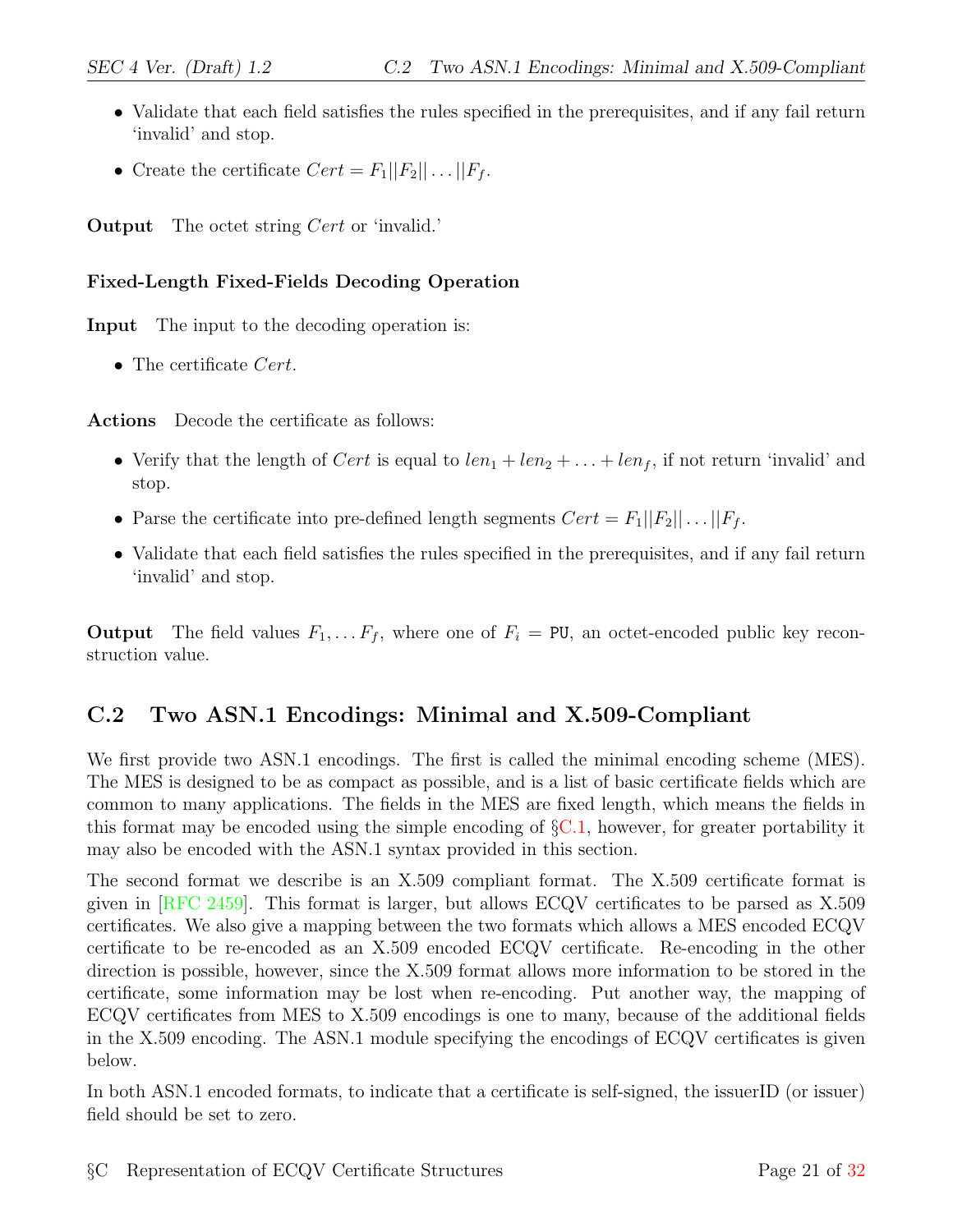-- ---------------

-- ECQV certificate format: minimal encoding scheme (MES) -- ASN.1 is used to describe the format, but these fields -- could also be used with the fixed-length field encoding. -- The times are represented using UNIX time, i.e., # of seconds -- since the unix epoch: http://en.wikipedia.org/wiki/Unix\_time -- The validFrom field uses 40-bit values to avoid problems in -- 2038 (when 32-bit values won't be enough). -- --------------- ANSI-X9-YY{iso(1) member-body(2) us(840) 10045 module(0) 2} DEFINITIONS EXPLICIT TAGS ::= BEGIN ansi-X9-YY OBJECT-IDENTIFIER ::= {iso(1) member-body(2) us(840) 10045} ECQVCertificate ::= SEQUENCE { type MESType DEFAULT t1,-- one byte, see below serialNumber OCTET STRING (SIZE (8)), curve Curve,-- named curve, see below hash Hash, issuerID OCTET STRING (SIZE (8)), validFrom OCTET STRING (SIZE (5)),-- 40-bit Unix time validDuration OCTET STRING (SIZE (4)),-- 32-bit # of seconds subjectID OCTET STRING (SIZE (8)), usage KeyUsage, -- one byte, described below pubKey OCTET STRING, pathLenConstraint INTEGER (0..255) OPTIONAL, ..., -- Extensions: algorithm[1] AlgorithmIdentifier OPTIONAL, email[2] IA5String (SIZE (0..128)) OPTIONAL } -- Notes: -- \* The 32-bit # of seconds allows certs to be valid for up to 136 years. If  $--$  validDuration =  $2^{\degree}32 -1$  (the maximal unsigned 32-bit integer) then the -- certificate is valid forever, i.e., it has no expiry -- \* The subjectID could be a MAC address (they are 48-bit values, and the -- OUI is the least significant three octets) -- \* The issuerID is an 8 byte identifier for a CA, assumed to be associated with the CA's public key by subjects and relying parties out of band. -- \* If extensions are used, type MUST be t2 and the extensions algorithm and -- email MUST be present. -- \* The size of pubKey varies depending on the curve chosen. Note this is only -- the public key reconstruction data. -- \* The algorithm extension is used to specify what the user's public key will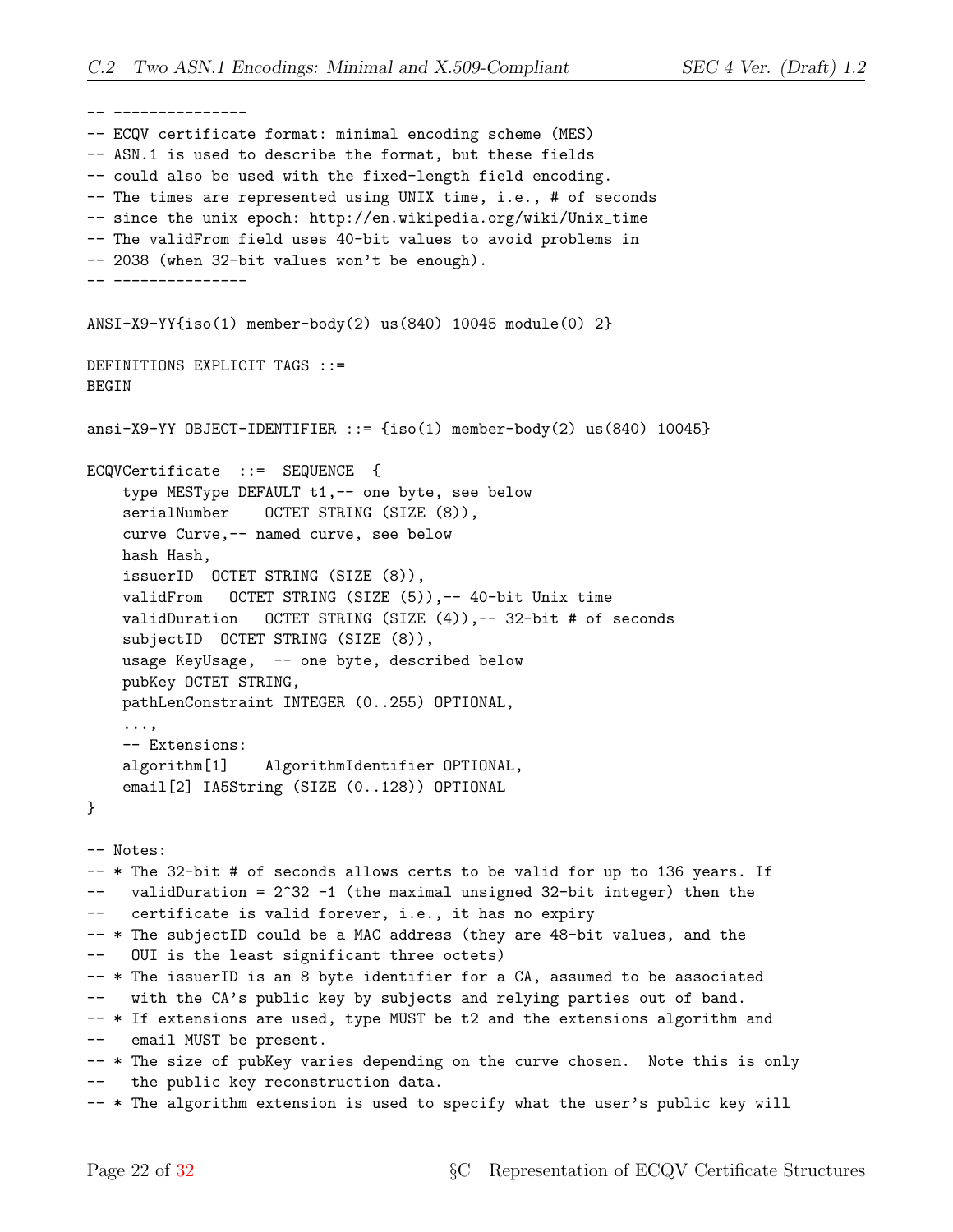```
-- be used for (e.g., ecdsa-with-sha256)
-- * The email extension can be null terminated instead of fixed length, and be
-- a maximum of 128 bytes.
-- * The total size of a type 1 certificate is: 37 bytes + size of the public key
-- reconstruction value
-- The type of the certificate indicates whether the certificate contains
-- extensions. There are two possibilities:
-- Type 2: |required fields|extensions|
-- Type 1: |required fields|
MESType ::= INTEGER {
   t1(0), - type 1: no extension(s),
   t2(1), -- type 2: with extension(s)
}
-- Curves for use with ECQV. Includes all curves listed in SEC2. See Section 2.5.
Curve ::= INTEGER { seq192k1(0), seq192r1(1), seq224k1(2),
secp224r1(3), secp256k1(4), secp256r1(5), secp384r1(6), secp512r1(7),
sect163k1(8), sect163r1(9), sect233k1(10), sect233r1(11), sect239k1(12),
sect283k1(13), sect283r1(14), sect409k1(15), sect409r1(16), sect571k1(17),
sect571r1(18) }
-- Hash identifiers.
-- Note id-aesmmo256 added SEC4 version 1.1.
Hash ::= INTEGER { id-sha224(0), id-sha256(1), id-sha384(2),
id-sha512(3), id-aesmmo128(8)}
-- The KeyUsage bit string is a bit field, where bits are asserted
-- in indicate valid uses of the key, as in RFC 5280.
-- See RFC 5280, Section 4.2.1.3 for more details.
KeyUsage ::= BIT STRING {
digitalSignature (0),
       nonRepudiation (1),
       keyEncipherment (2),
       dataEncipherment (3),
       keyAgreement (4),
       keyCertSign (5),
       cRLSign (6),
-- the last bit in the byte is always zero (7)
}
 -- ---------------
-- X.509 ECQV certificate structures
-- ---------------
-- This certificate format is compliant with x.509, and corresponds to a MES
-- encoded ECQV certificate The descripition of X.509 is here:
-- http://www.ietf.org/rfc/rfc5280.txt
-- ---------------
```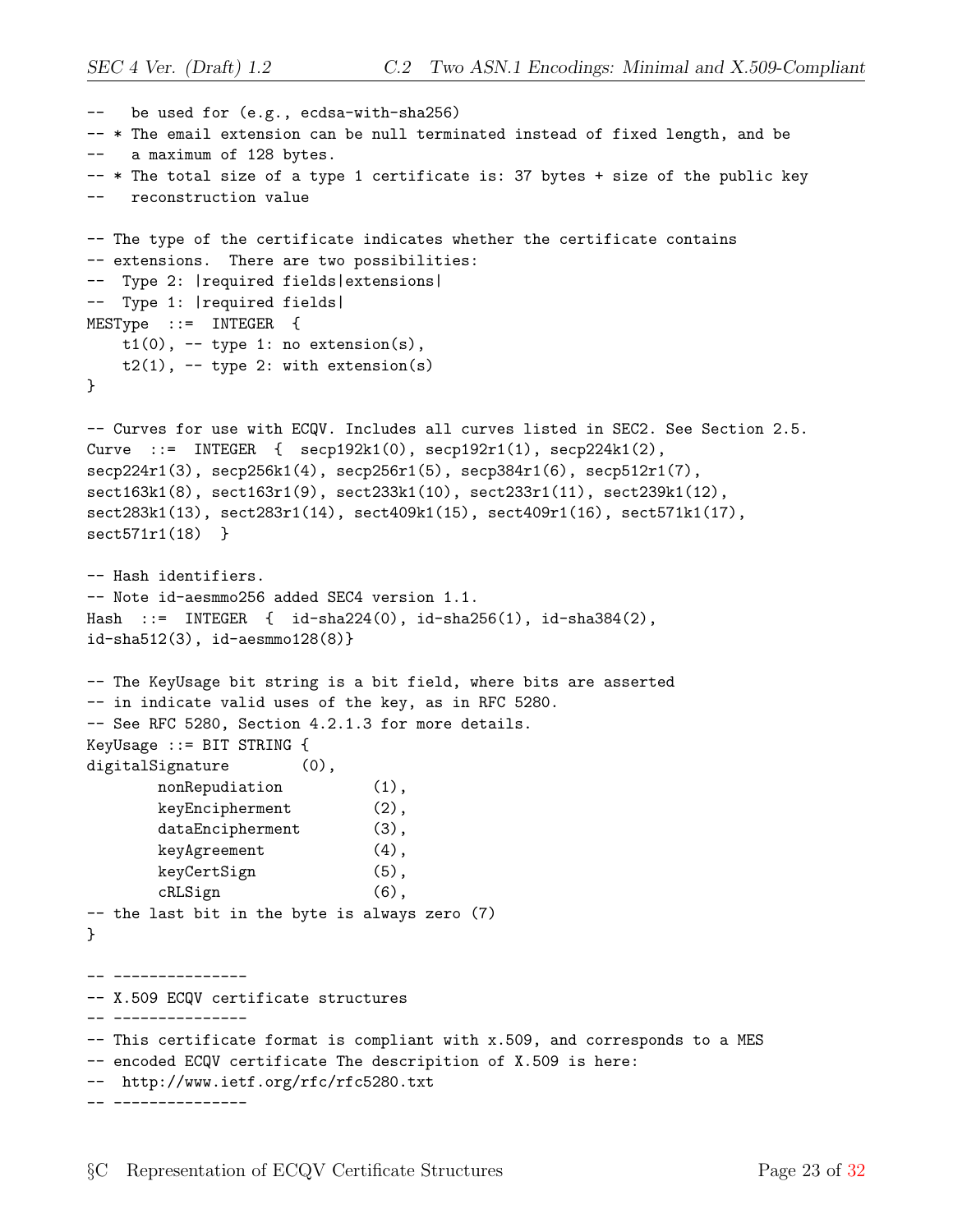```
-- OIDs required: ecqv-with-sha224, ecqv-with-sha256, ecqv-with-sha384,
-- ecqv-with-sha512, ecqv-with-aes-mmo
-- signatureAlgorithm is the CA's signing algorithm (always ECQV-something).
ECQV-X509-Certificate ::= SEQUENCE {
   tbsCertificate TBSCertificate,
   signatureAlgorithm AlgorithmIdentifier,
}
-- This is the certificate data to be signed. Notes:
-- * versions have the same interpretation as in rfc5280
-- * signature denotes the CA's signing algorithm. MUST be the same as
-- signatureAlgorithm above. The valid algorithm identifiers are the
-- OIDs listed above.
-- * subjectPublicKeyInfo contains the public key reconstruction data
-- * extensions can be any valid X.509 extension. If present, version
-- MUST be v3
TBSCertificate ::= SEQUENCE {
   version Version DEFAULT v1,
   serialNumber  OCTET STRING,
   signature AlgorithmIdentifier,
   issuer Name,-- corresponds to issuerID in minimal encoding
   validity Validity,-- as in rfc5280 (X.509)
   subject Name,-- corresponds to subjectID in minimal encoding
   subjectPublicKeyInfo SubjectPublicKeyInfo,
   extensions[3] Extensions OPTIONAL
}
Version ::= INTEGER { v1(0), v2(1), v3(2) }
CertificateSerialNumber ::= INTEGER
Validity ::= SEQUENCE {
    notBefore Time,
    notAfter Time
}
-- This is the way time is done in PKIX (from rfc 5280). Some details of the
-- time conversion are given in the MES->X.509 mapping below.
Time ::= CHOICE {
    utcTime UTCTime,
    generalTime GeneralizedTime
}
```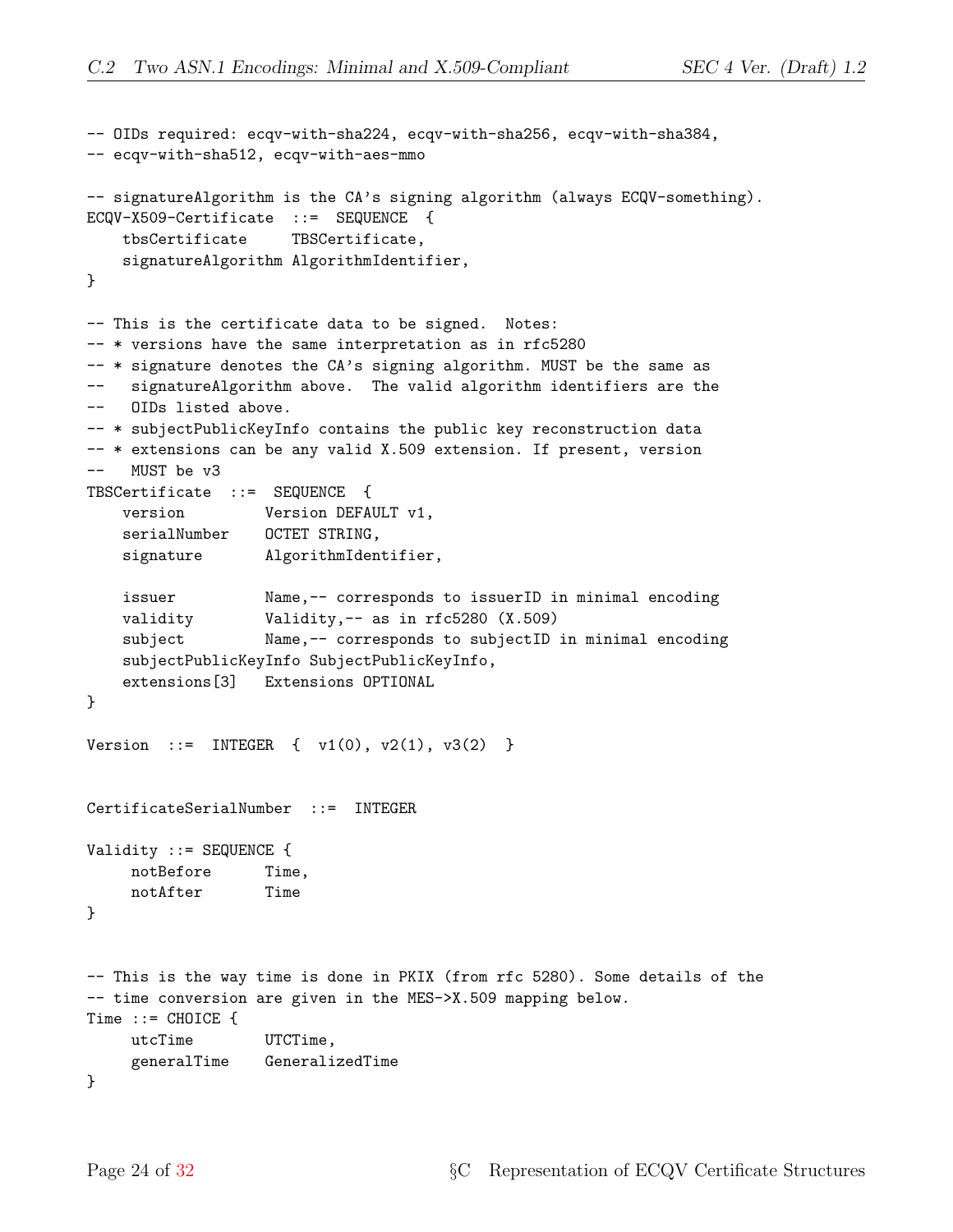```
UniqueIdentifier ::= BIT STRING
-- The AlgorithmIdentifier specifies the algorithm the user will use their
-- keypair for. Note the parameters MUST be empty, since the user's key
-- inherits the paramters from the CA (No equivalent in minimal encoding.)
-- Note that subjectPublicKey is the public key reconstruction data P_U,
-- NOT the public key.
SubjectPublicKeyInfo ::= SEQUENCE {
    algorithm \qquad AlgorithmIdentifier,
    subjectPublicKey ECPoint
}
Extensions ::= SEQUENCE SIZE (1..MAX) OF Extension
Extension ::= SEQUENCE {
    extnID OBJECT IDENTIFIER,
    critical BOOLEAN DEFAULT FALSE,
    extnValue OCTET STRING
}
-- This is similar to the x.509 ASN.1 encoding of the algorithm field,
-- but drops the parameters field, since the subjects' public key
-- can only be used with the same parameters as the CA.
AlgorithmIdentifier ::= SEQUENCE {
    algorithm OBJECT IDENTIFIER,
}
-- The following elliptic curve structures are included for completeness.
-- Named Elliptic Curves in ANSI X9.62.
ansi-X9-62 OBJECT IDENTIFIER ::= { iso(1) member-body(2) us(840) 10045 }
ellipticCurve OBJECT IDENTIFIER ::= { ansi-X9-62 curves(3) }
-- Elliptic Curve parameters may be specified explicitly, specified implicitly
-- through a "named curve", or inherited from the CA. Note that explicitly
-- specified parameters are not supported by the MES therefore, X.509 ECQV
-- certificates with explicitly specified parameters cannot be encoded using the
-- MES format.
EcpkParameters ::= CHOICE {
   ecParameters ECParameters,
   namedCurve OBJECT IDENTIFIER,
   implicitlyCA NULL
}
-- Elliptic curve parameters
ECParameters ::= SEQUENCE {
   version ECPVer,
```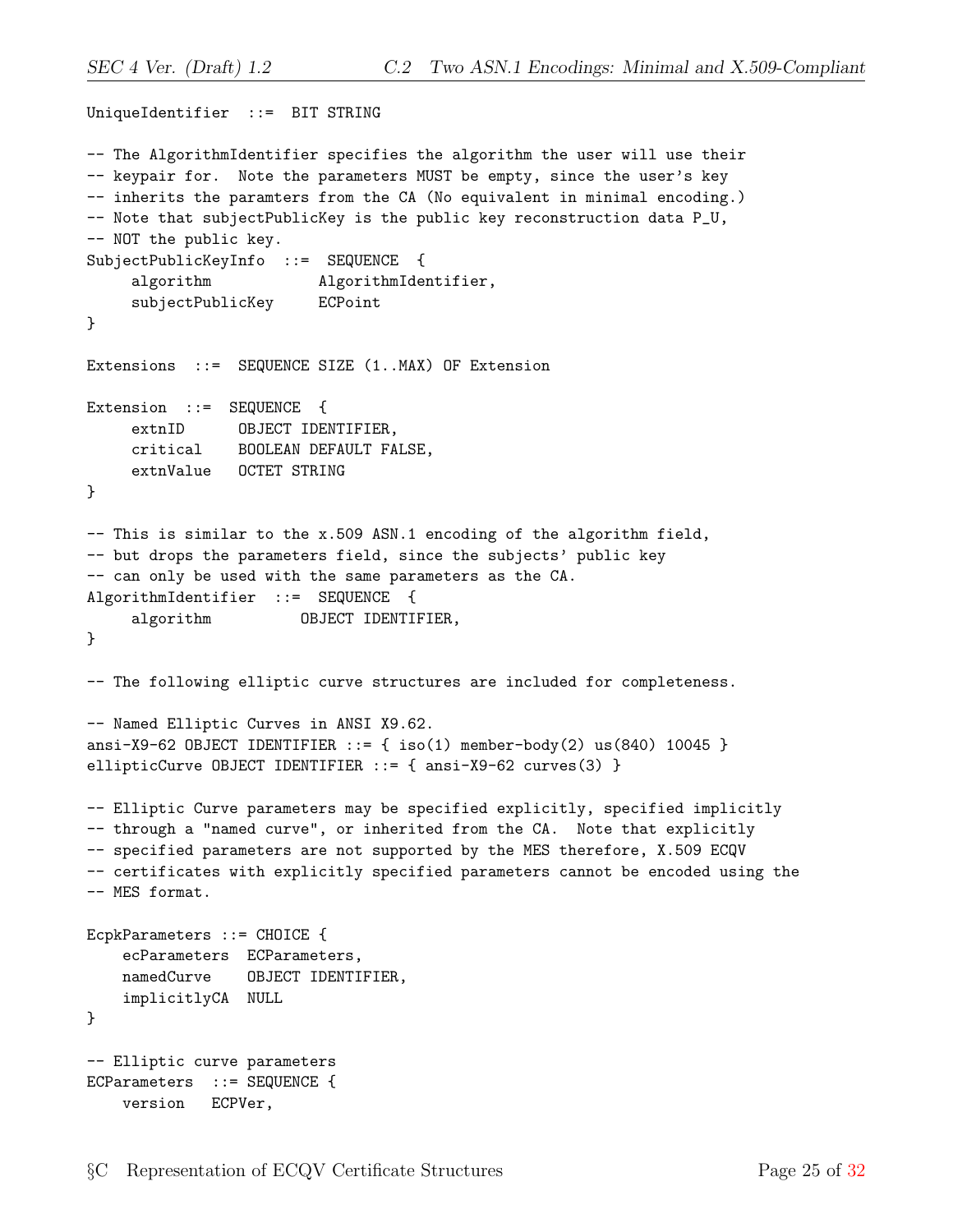```
fieldID FieldID,
   curve Curve,
   base ECPoint, -- Base point G
   order INTEGER, -- Order n of the base point
     cofactor INTEGER OPTIONAL -- The integer h = \#E(Fq)/n}
FieldID ::= SEQUENCE {
   fieldType OBJECT IDENTIFIER,
   parameters ANY DEFINED BY fieldType
}
ECPVer ::= INTEGER {ecpVer1(1)}
ECPoint ::= OCTET STRING
------------------
-- X.501 Name type
------------------
Name ::= CHOICE \{rdnSeq RDNSequence
}
RDNSequence ::= SEQUENCE OF RelativeDistinguishedName
RelativeDistinguishedName ::=
   SET OF AttributeTypeAndValue
AttributeTypeAndValue ::= SEQUENCE {
   type OBJECT IDENTIFIER,
   value [0] EXPLICIT ANY DEFINED BY type
}
DirectoryString ::= CHOICE {
   teletexString TeletexString (SIZE (1..MAX)),
    printableString PrintableString (SIZE (1..MAX)),
    universalString UniversalString (SIZE (1..MAX)),
    utf8String UTF8String (SIZE (1..MAX)),
    bmpString BMPString (SIZE (1..MAX))
}
-- _________________________________
-- MES and X.509 field equivalence
-- Here we describe how to encode a MES encoded certificate as an X.509
-- certificate (and vice-versa, the mapping given here is 1:1. Of course, the
-- X.509 may contain additional fields.) Field by field correspondence is given.
-- Note there is no loss of time precision since X.509 times MUST include
-- seconds and MUST NOT include fractional seconds.
```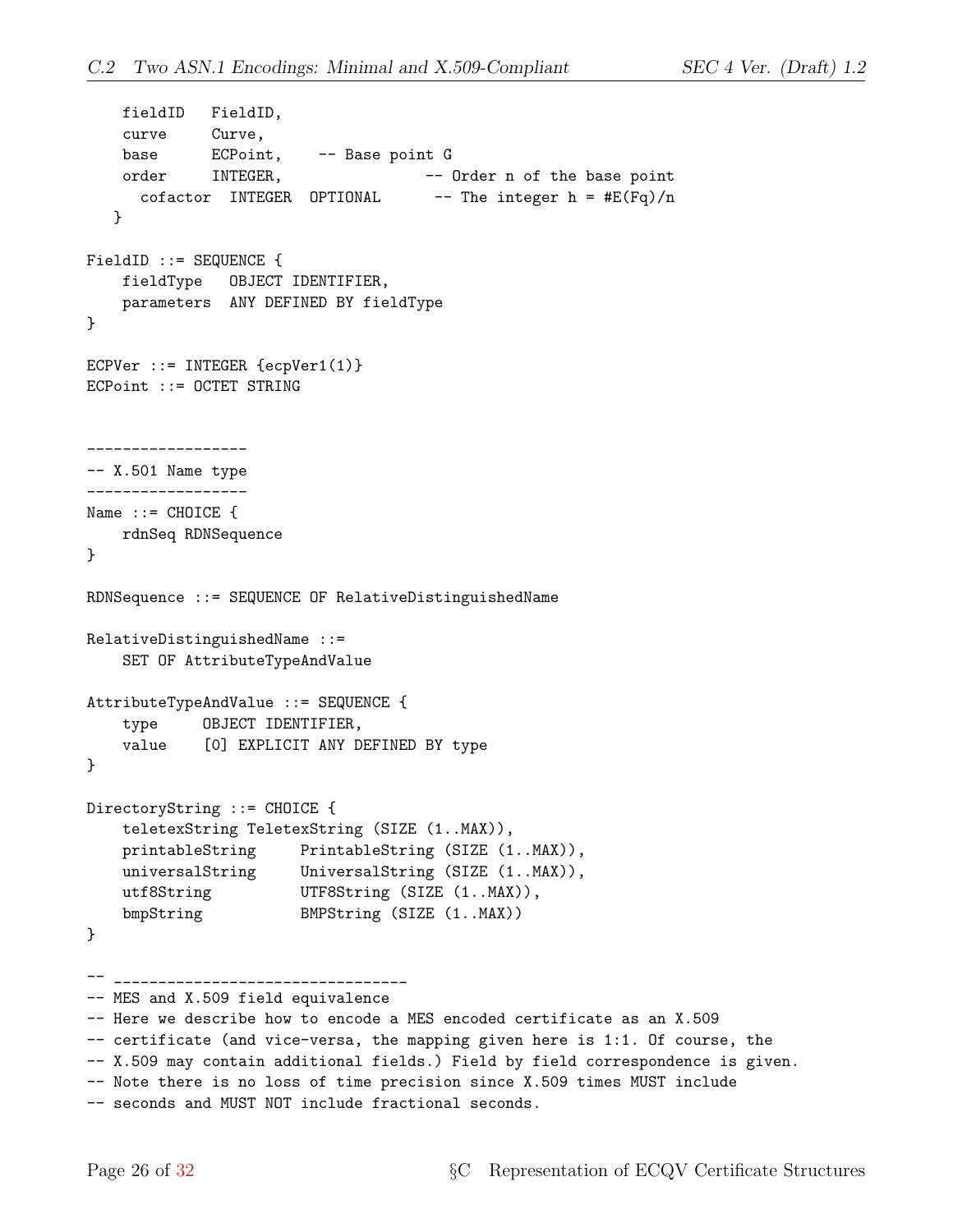-- \_\_\_\_\_\_\_\_\_\_\_\_\_\_\_\_\_\_\_\_\_\_\_\_\_\_\_\_\_\_\_\_\_ -- MES field X.509 field -- --------- ----------- -- type tbsCertificate.version = v3 -- Note: version must always be v3, since the KeyUsage field is a basic field -- in MES, but extension in X.509 -- serialNumber tbsCertificate.serialNumber -- curve tbsCertificate.signature.ecParams.curve -- hash given by the name of the AlgorithmIdentifier tbsCertificate.signature -- issuerID tbsCertificate.issuer (note it uses the Name type) -- validFrom tbsCertificate.Validity -- validDuration -- Note: Validity.notBefore = validFrom, -- Validity.notAfter = notBefore + validDuration. -- Also note: MES encodes time as unix time, and X.509 uses the Time type.  $--$  If validDuration =  $2^{\degree}32 -1$  (the maximal unsigned 32-bit integer) then the -- certificate is valid forever, i.e., it has no expiry. -- subjectID tbsCertificate.subject (note it uses the Name type) -- usage tbsCertificate.usage (Note: this is an X.509 extension) -- pubKey tbsCertificate.subjectPublicKeyInfo.subjectPublicKey -- \*\*\* signatureAlgorithm = ecqv-with-hash -- Note: both signatureAlgorithm and tbsCertificate.signature should be the same. -- algorithm subjectPublicKeyInfo.algorithmIdentifier -- email X.509 email extension (version must be v3)

END

## <span id="page-30-0"></span>C.3 Alternative ASN.1 Encoding: The M2M Format

Following is another alternative certificate format between the extremes of X.509 and MES, suitable for both ECQV and digitally signed certificates. It was developed because X.509 certificates [RFC5280] tend to be overly verbose for low bandwidth ECC-based applications but MES is unsuit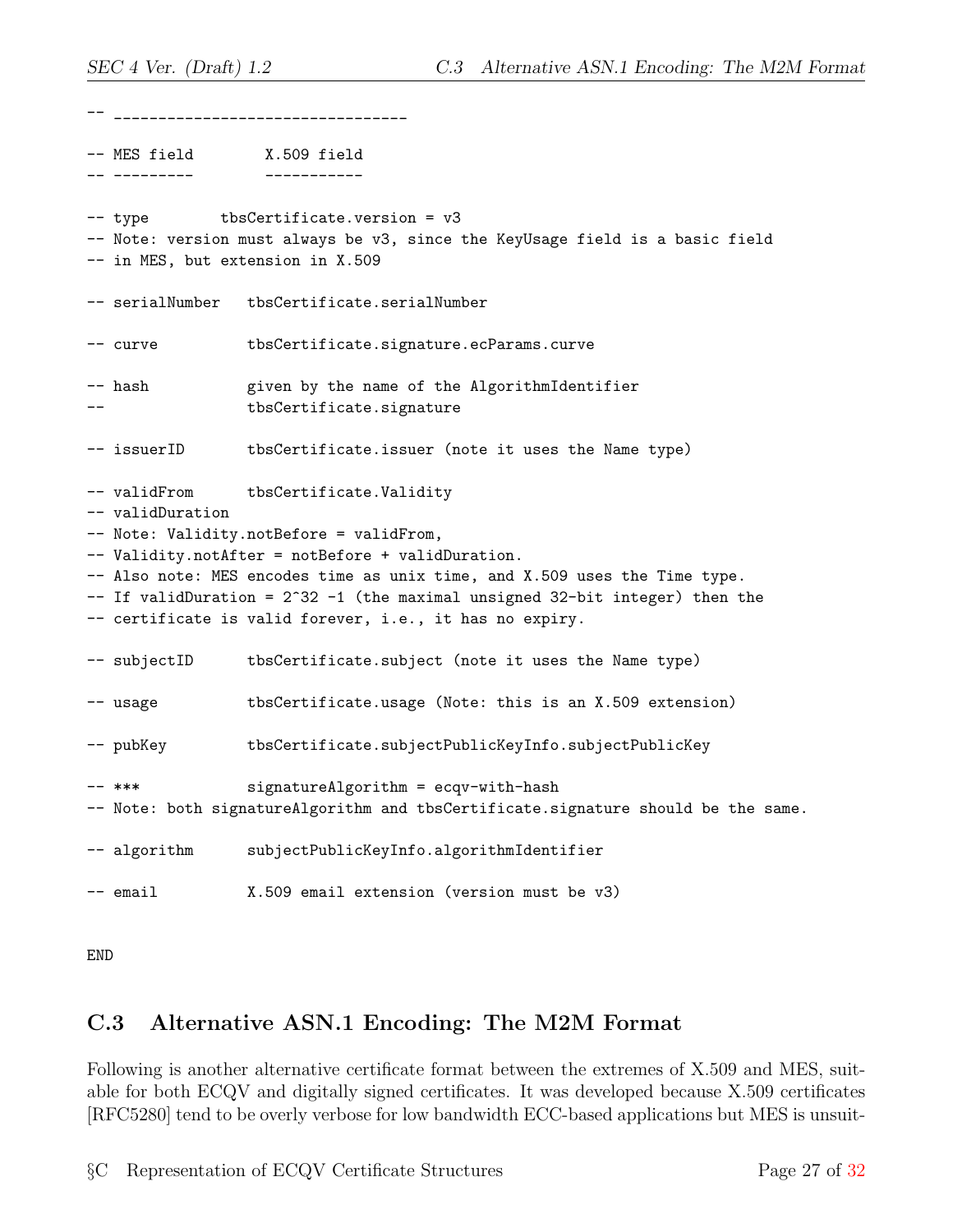able for many such applications since it cannot support the name forms and certificate extensions that the applications require. This format is called the Machine-to-Machine (M2M) format. It is essentially a subset of X.509 which generally requires many fewer bytes than X.509 but also has the flexibility to include optional fields that applications commonly require.

With this format the X.509 model is restricted (or subsetted) as follows:

- DN names are limited to the RFC 5280 mandatory attributes plus others in common use, as follows: country, organization, organizational unit, distinguished name qualifier, state or province name, common name, serial number, locality, domain component. Only one of each attribute type is permitted, with no more than four attributes total, and no multi-level names. Two other optional attribute types have also been added: an OBJECT IDENTIFIER name component and an OCTET STRING name component, both of which are considered potentially useful for device identifiers but which are not compatible with X.509 DNs.
- DN character encodings are limited to one string type, usually UTF8String (which a profile might limit to IA5 characters).
- Modest length constraints are stipulated for all DN attributes.
- Criticality flags are generally eliminated from extensions, with the assumption that criticality is implied by semantics.
- For end-entity certificates, adaptations of the following X.509 extensions are optionally built in: issuer key id, subject key id, key usage (first 7 bits only), certificate policies (one OID, no qualifiers), subject alternative name, issuer alternative name, extended key usage (one OID), authority information access (URI for OCSP responder only).
- For CA-certificates, an adaptation of the following X.509 extension is optionally built in: basic constraints.
- There is a catch-all option to accommodate any standard X.509 extension but, since this mechanism is comparatively inefficient, its use is discouraged.

The following size reduction methods are also applied to the X.509 model:

- For applications where a certificate is always accompanied in its transmission by its superior certificate, the issuer, CA algorithm, and CA algorithm parameters fields can be omitted from the transmitted form of the certificate and imported from the superior certificate for certificate validation purposes. For this reason these fields are made optional in the syntax. Therefore, a certificate may have two variants: the full (to-be-signed) form and the transmitted form. Note that this mechanism is not available in the certificate immediately subordinate to the root, since fields must not be imported from the root.
- This format uses UNIX time rather than ASN.1 time types in the same way as the MES format to represent validity period.
- The redundant algorithm identifier is dropped from the X.509 certificate outer structure.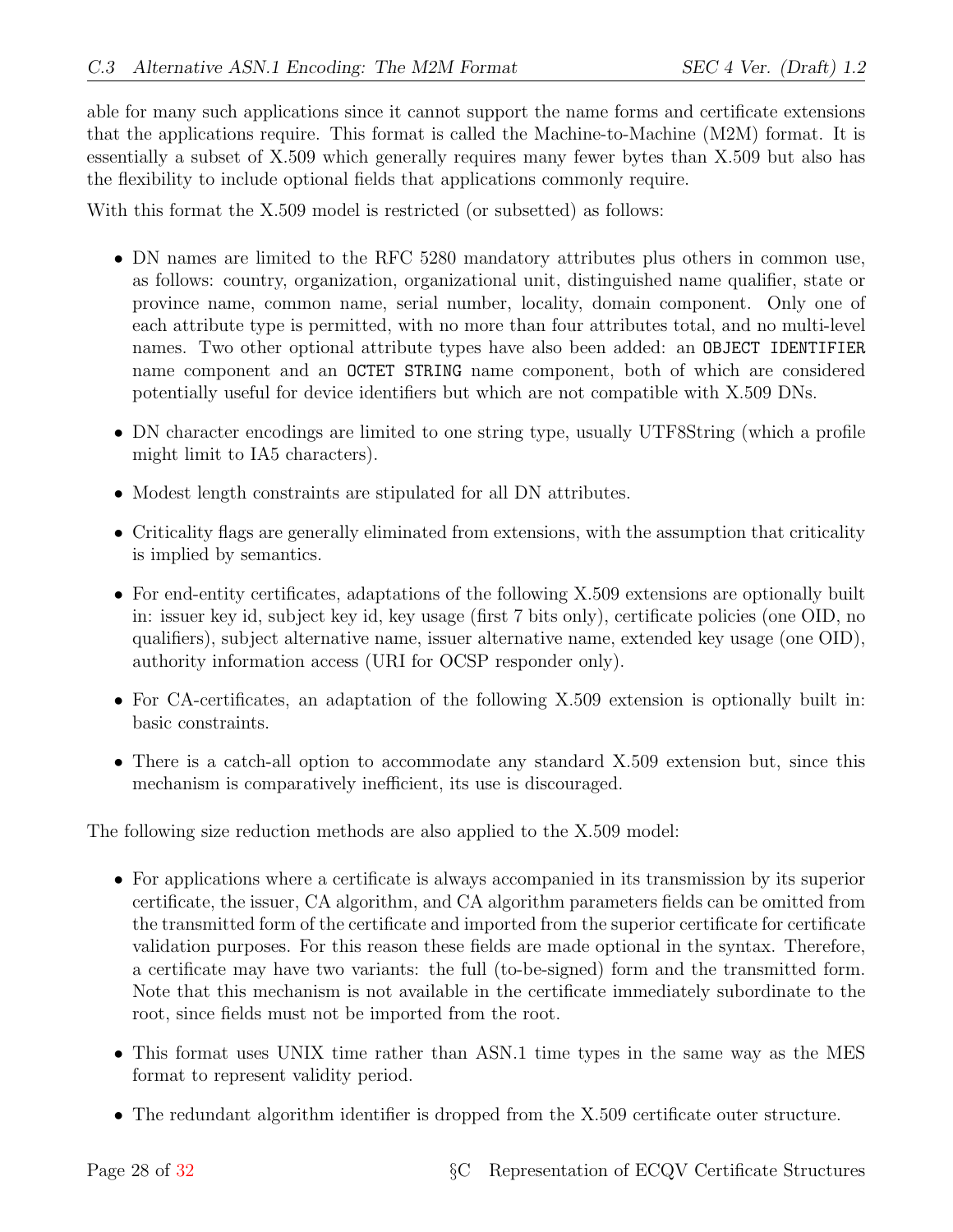• The BIT STRING type is avoided in favor of the OCTET STRING type to avoid an unnecessary byte per instance.

Unlike the formats in Appendix [C.2,](#page-24-0) to indicate that a certificate is self-signed, the issuer and subject name fields are set to the same value (for consistency with RFC 5280).

```
--
-- Machine-to-Machine certificate format Ver WF 26Ja14
--
M2M-Certificate-Definition
{iso(1) identified-organization(3) trustpoint(186) asn1-modules(5) m2m-certificate(0)}
-- Structure Must be DER encoded
DEFINITIONS AUTOMATIC TAGS ::=
BEGIN
Certificate ::= [APPLICATION 20] IMPLICIT SEQUENCE {
    tbsCertificate TBSCertificate,
    cACalcValue OCTET STRING -- Contains signature for a signed
                 -- cert or pub key deriv value for an ECQV cert
}
-- The APPLICATION 20 tag is intended to make the M2M format
-- apparent by inspecting the first byte of the encoding
TBSCertificate ::= SEQUENCE {
    version INTEGER \{v1(0)\} DEFAULT v1,
    serialNumber OCTET STRING (SIZE (1..20)),
    cAAlgorithm OBJECT IDENTIFIER OPTIONAL, -- Identifies
                 -- algorithm, hash function & (optional) curve.
                  -- Required for signature verification but may
                  -- be omitted from the transmitted cert and
                  -- filled in from the pubKey Algorithm of the
                  -- superior cert (but not root cert)
    cAAlgParams OCTET STRING OPTIONAL,
                 -- Required for signature verification unless
                  -- absent in both the transmitted cert and the
                  -- superior cert pKAlgParams field. Fill
                  -- in from superior cert pKAlgParams field if
                  -- needed (but not root cert)
    issuer Mame OPTIONAL, -- Required for signature
                  -- verification but may be omitted from the
                  -- transmitted cert and filled in from the
                  -- subject field of the superior cert (but not
                  -- root cert)
    validFrom OCTET STRING (SIZE (4..5)) OPTIONAL,
  -- Unix time. If omitted no validity specified
```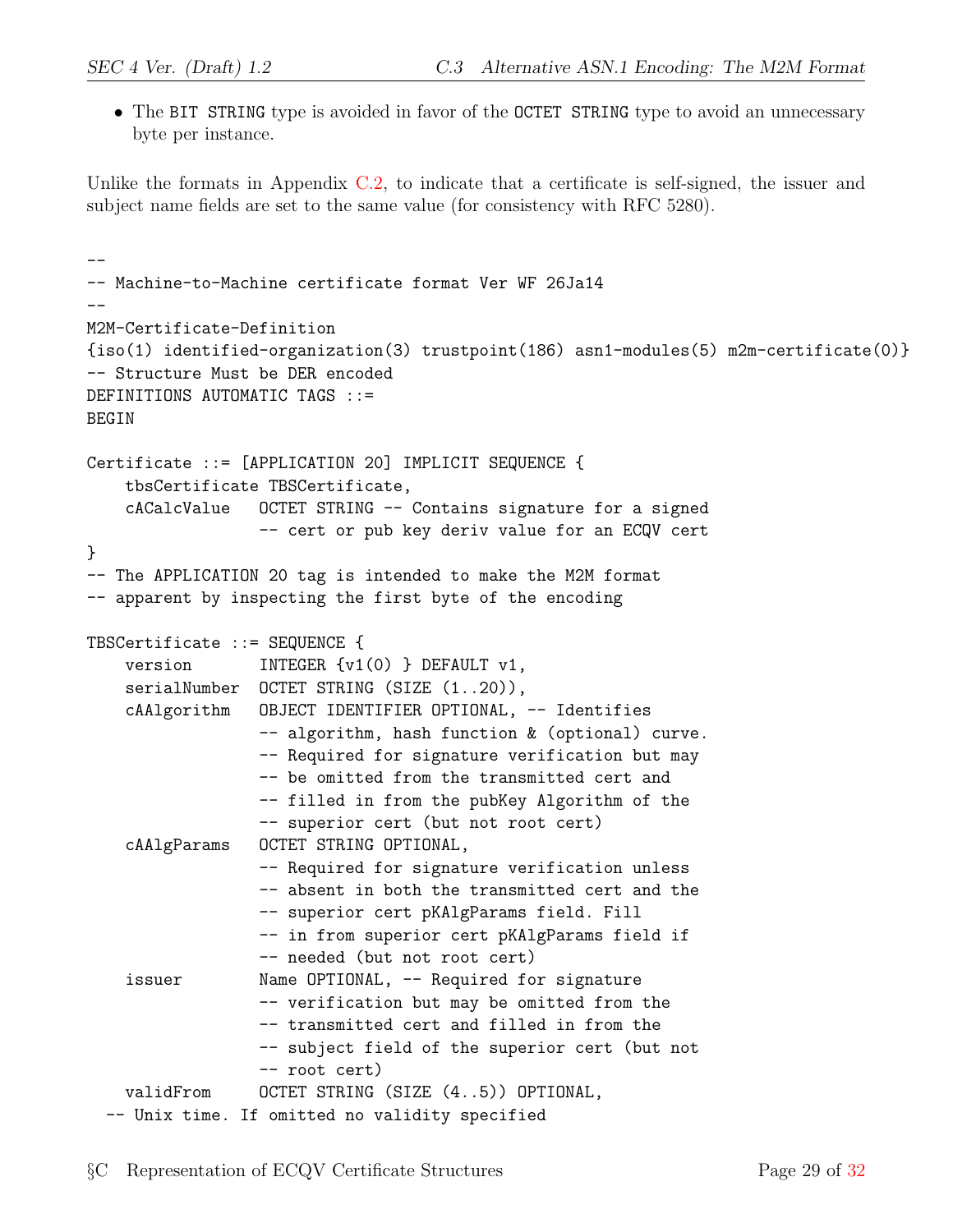```
validDuration OCTET STRING (SIZE (1..4)) OPTIONAL,
 -- # of seconds. If omitted no expiry specified
   subject Name,
   pubKeyAlgorithm OBJECT IDENTIFIER OPTIONAL,
   pKAlgParams OCTET STRING OPTIONAL,
   pubKey 0CTET STRING OPTIONAL, -- Omit for an ECQV cert
   authKeyId OCTET STRING OPTIONAL,
   subjKeyId OCTET STRING OPTIONAL,
   keyUsage OCTET STRING (SIZE (1)) OPTIONAL, -- Critical
       -- One byte containing a bit string, as described below.
   basicConstraints INTEGER (0..7) OPTIONAL, -- If absent this
   -- is an end-entity cert; max intermed path len for CA cert
   certificatePolicy OBJECT IDENTIFIER OPTIONAL,
   subjectAltName GeneralName OPTIONAL,
   issuerAltName GeneralName OPTIONAL,
   extendedKeyUsage OBJECT IDENTIFIER OPTIONAL,
   authInfoAccessOCSP IA5String OPTIONAL, -- OCSP responder URI
   cRLDistribPointURI IA5String OPTIONAL, -- CRL distrib pt URI
   x509extensions X509Extensions OPTIONAL,
    ...
}
Name  ::= SEQUENCE SIZE (1..4) OF AttributeValue
AttributeValue ::= CHOICE {
   country PrintableString (SIZE (2)),
   organization UTF8String (SIZE (1..32)),
   organizationalUnit UTF8String (SIZE (1..32)),
   distinguishedNameQualifier PrintableString (SIZE (1..32)),
   stateOrProvince UTF8String (SIZE (1..4)),
   locality UTF8String (SIZE (1..32)),
   commonName UTF8String (SIZE (1..32)),
   serialNumber PrintableString (SIZE (1..32)),
   domainComponent IA5String (SIZE (1..32)),
   registeredId OBJECT IDENTIFIER,
   octetsName OCTET STRING (SIZE (1..8))
}
X509Extensions ::= SEQUENCE OF Extension
Extension ::= SEQUENCE {
       extnID OBJECT IDENTIFIER,
       criticality BOOLEAN DEFAULT FALSE,
       extnValue OCTET STRING
}
GeneralName ::= CHOICE {
   rfc822Name IA5String (SIZE (1..128)),
```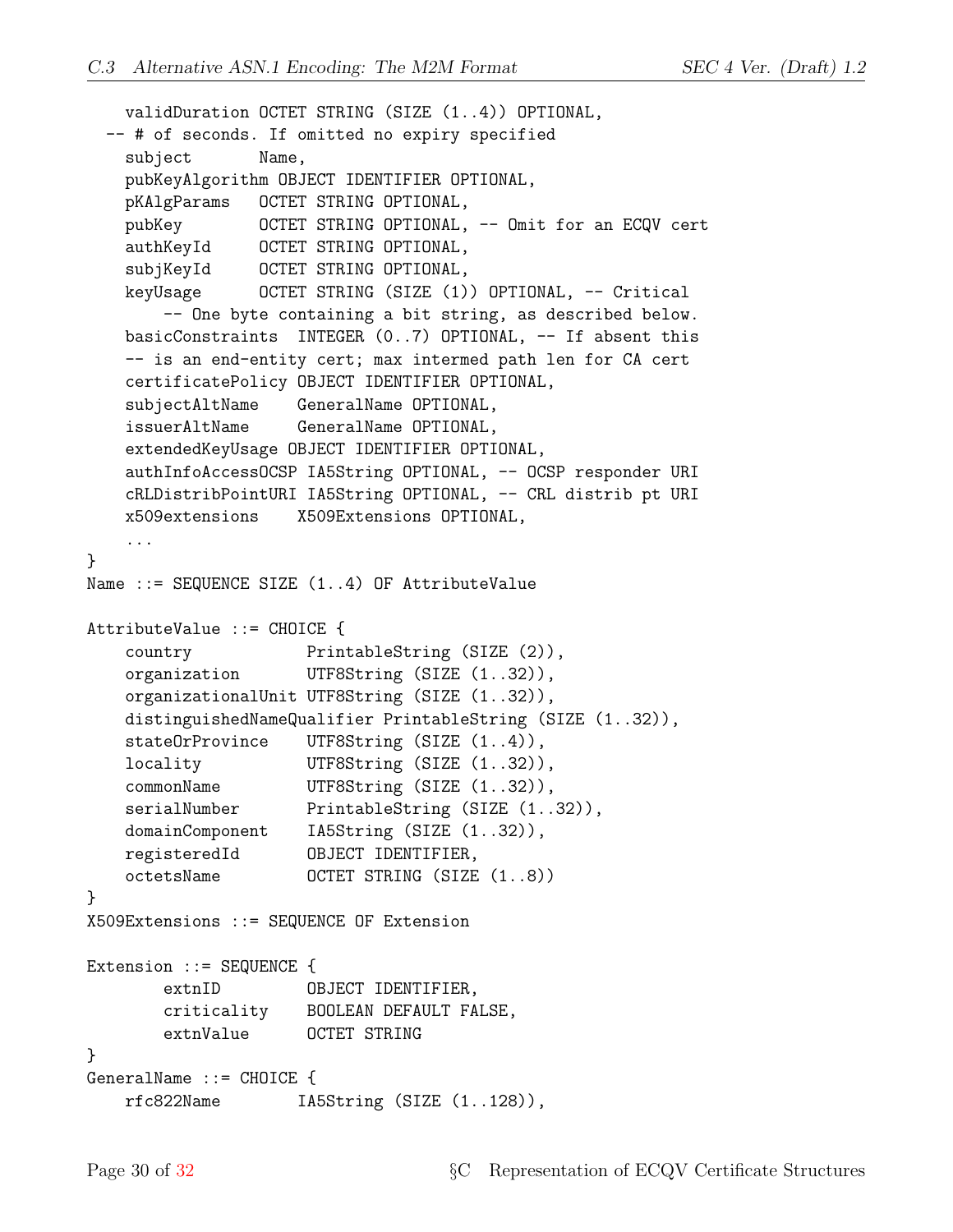```
dNSName IA5String (SIZE (1..128)),
   directoryName Name,
   uniformResourceIdentifier IA5String (SIZE (1..128)),
   iPAddress OCTET STRING (SIZE (1..16)),
                     --4 octets for IPV4, 16 octets for IPV6
   registeredID OBJECT IDENTIFIER
}
-- Notes:
-- * The times are represented using UNIX time, i.e. # of seconds
-- since the unix epoch: http://en.wikipedia.org/wiki/Unix_time
-- The validFrom field permits 40-bit values to avoid problems in
-- 2038 (when 32-bit values won't be enough).
--
-- The keyUsage field conveys a single octet equal to the
-- second octet of the DER encoding of the following BIT STRING
-- KeyUsage ::= BIT STRING {
-- digitalSignature (0),
-- nonRepudiation (1),
-- keyEncipherment (2),
-- dataEncipherment (3),
-- keyAgreement (4),
-- keyCertSign (5),
-- Use keyCertSign also for an ECQV cert issuer
-- cRLSign (6)
-- the last bit in the byte is always zero (7)
END
```